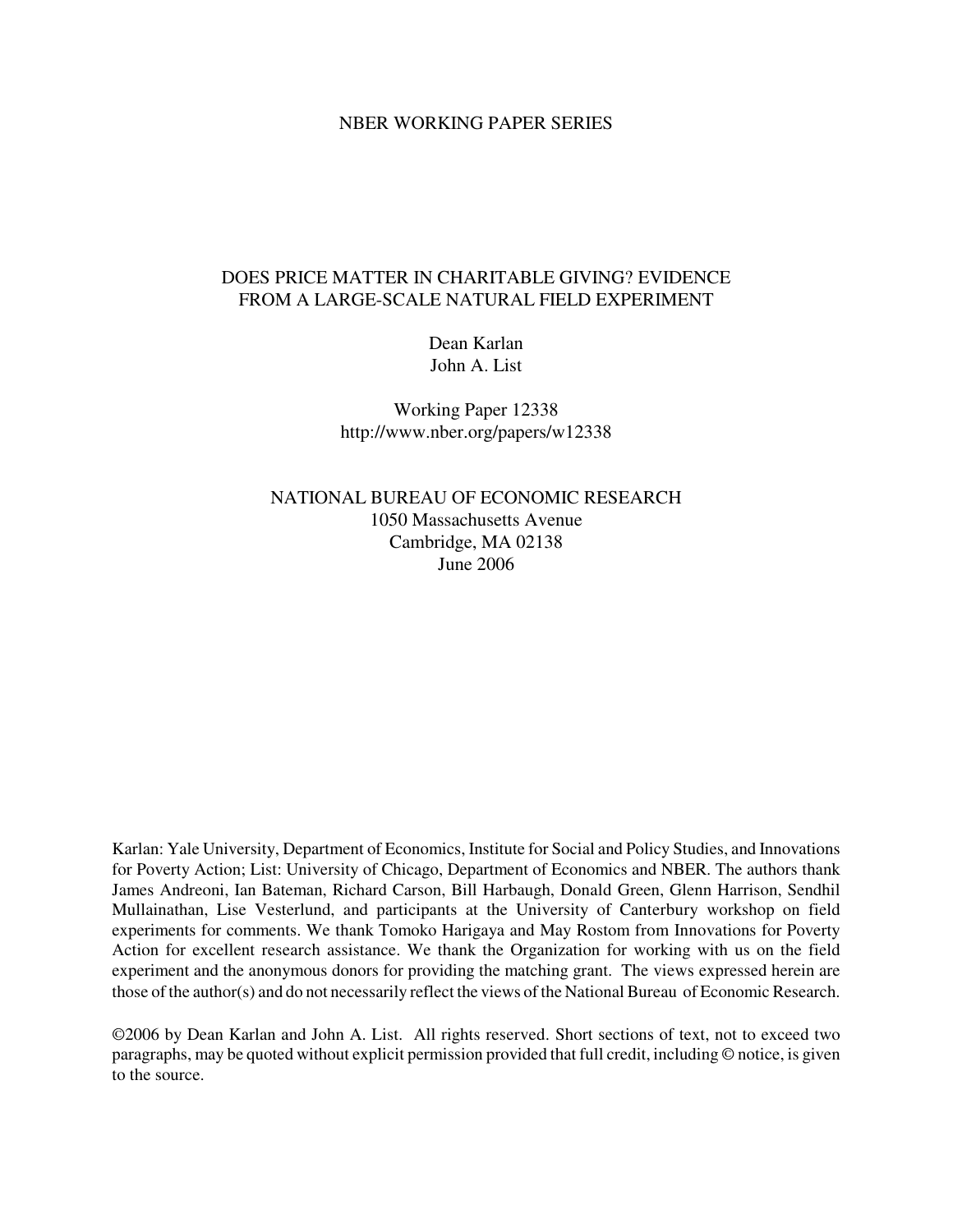Does Price Matter in Charitable Giving? Evidence From a Large-Scale Natural Field Experiment Dean Karlan and John A. List NBER Working Paper No. 12338 June 2006 JEL No. C93, D12, D72, H41, L31, M31

## **ABSTRACT**

We conducted a natural field experiment to explore the effect of price changes on charitable contributions. To operationalize our tests, we examine whether an offer to match contributions to a non-profit organization changes the likelihood and amount that an individual donates. Direct mail solicitations were sent to over 50,000 prior donors. We find that the match offer increases both the revenue per solicitation and the probability that an individual donates. While comparisons of the match treatments and the control group consistently reveal this pattern, larger match ratios (i.e., \$3:\$1 and \$2:\$1) relative to smaller match ratios(\$1:\$1) had no additional impact. The results have clear implications for practitioners in the design of fundraising campaigns and provide avenues for future empirical and theoretical work on charitable giving. Further, the data provide an interesting test of important methods used in cost-benefit analysis.

Dean Karlan P.O. Box 208209 Yale University New Haven, CT 06520-8209 dean.karlan@yale.edu

John A. List Department of Economics University of Chicago 1126 East 59th Chicago, IL 60637 and NBER jlist@uchicago.edu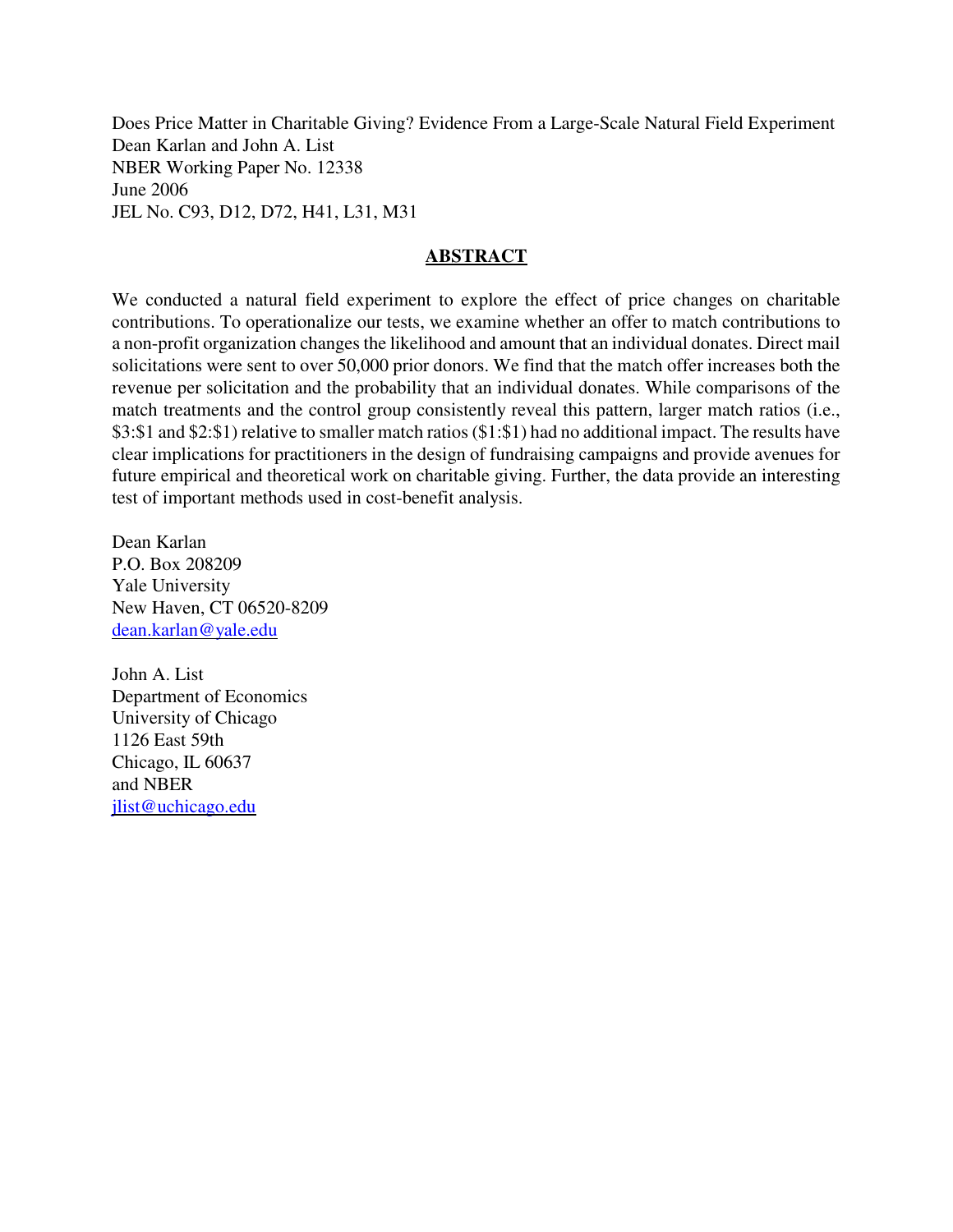"There is an extraordinary amount of money available. The lack is of good ideas on how to get the basket under the apple tree." Fund-raising consultant Tony Kneer, *The Economist*, July 29<sup>th</sup>, 2004.

 Private giving to charitable causes has significantly grown in the past several decades. Recent figures published by Giving USA show that in the U.S. charitable gifts of money have been 2% or more of GDP since 1998, and more than 89% of Americans donate to charity (Sullivan, 2002). Experts predict that the combination of increased wealth and an ageing population will lead to an even higher level of gifts in the coming years (see, e.g., *The Economist*, July 29<sup>th</sup>, 2004).<sup>1</sup> Such trends have left fundraisers, who are typically long on rules of thumb and short on hard scientific evidence, divided as to the most efficient means to attract these dollars. Indeed, even though the economics of charity has been well studied on the supply side, critical gaps remain on the demand side (Andreoni, 2005).

This study uses a large-scale natural field experiment to fill in some of these gaps.<sup>2</sup> Specifically, we use a direct mail solicitation to explore whether, and to what extent, "price" matters in charitable fundraising. There is a rich and interesting literature that examines price effects via rebate mechanisms (such as changes in tax deductions) through which charitable contributions can be used to reduce one's tax burden (see, e.g., Clotfelter, 1985; Randolph, 1995; Peloza and Steel,  $2005$ ).<sup>3</sup> Overall, it is fair to say that the four decades of empirical estimates of these supply-side effects vary widely, and it is difficult to make strong inferences

1

<sup>&</sup>lt;sup>1</sup> Such conjectures are reinforced when one considers that some empirical evidence suggests that older agents tend to be more altruistic than younger agents (see, e.g., List, 2004).

<sup>&</sup>lt;sup>2</sup> The term "natural field experiment" follows the classification scheme outlined in Harrison and List (2004).

<sup>&</sup>lt;sup>3</sup> The charitable donation tax deduction was enacted in the U.S. in 1917 and has become quite important to taxpayers: the aggregate amount of these deductions in the U.S. from 2001 to 2005 is estimated to be \$145 billion (Colombo, 2001).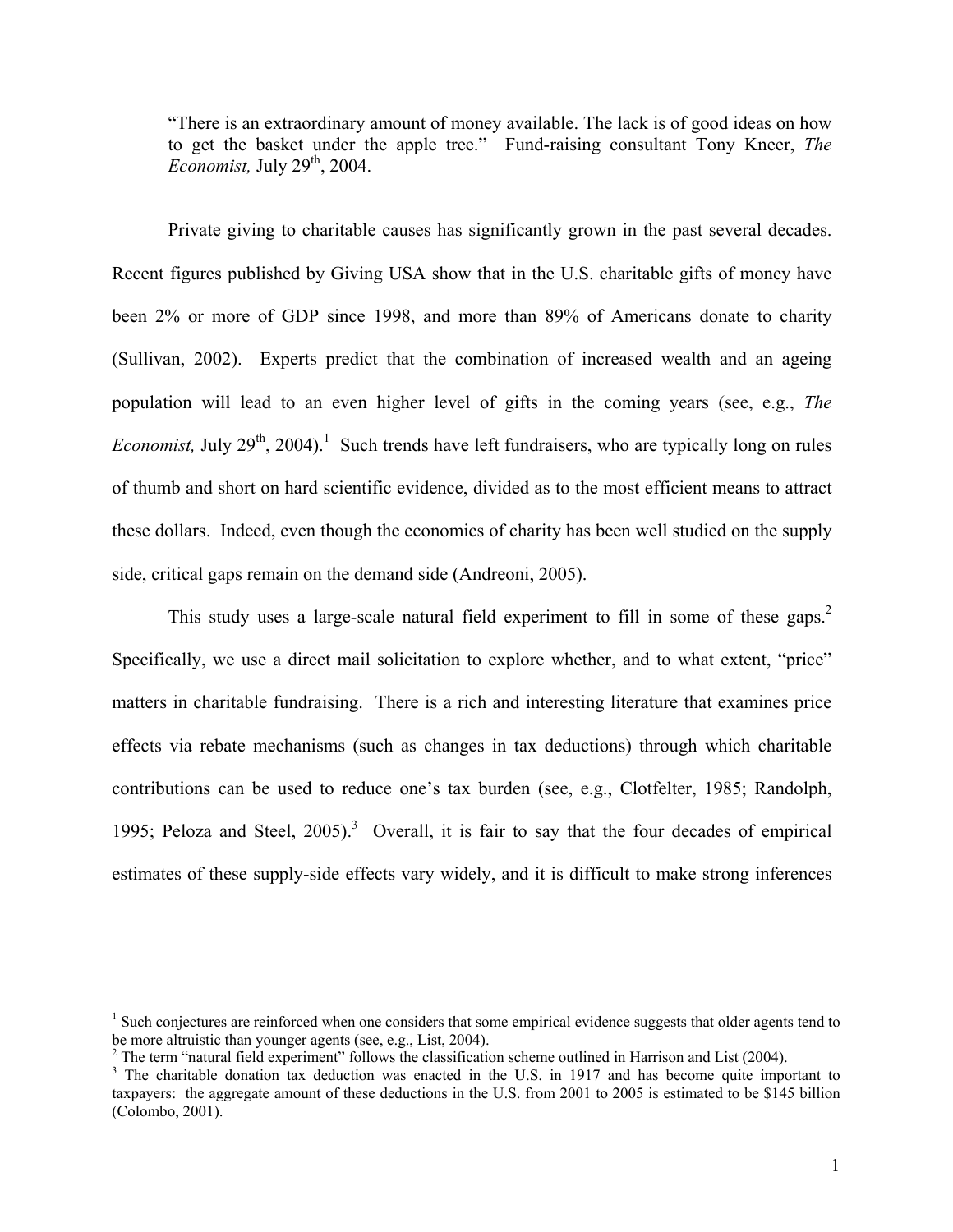from the price effect estimates obtained from the naturally-occurring data (Auten et al., 2002).<sup>4</sup> Laboratory experiments, on the other hand, typically find that the level of giving to others increases as price decreases (Andreoni and Miller 2002). In this study, we combine the attractive features of each of these lines of research by collecting data from a controlled field experiment in an actual fundraising effort.

A natural means to use a field experiment to explore the effects of price in this setting is to estimate the comparative static effects of large changes in rates of matching gifts, a commonly employed tool used by fundraisers to increase charitable gifts. A matching gift is a leadership gift that is a *conditional* commitment by a donor(s) to match the contributions of others at a given rate, up to the maximum amount the leadership donor is prepared to give. While the rate of matching is typically the result of an agreement between the fundraiser and the leadership donor, fundraising consultants ubiquitously note that increases in the matching ratio have noticeable power to influence future contributions. For instance, Dove (p. 15, 2000) warns that one should "never underestimate the power of a challenge gift" and that "obviously, a 1:1 match—every dollar that the donor gives is matched by another dollar—is more appealing than a 1:2 challenge…..and a richer challenge (2:1) greatly adds to the match's attractiveness." Such strong claims have lead fundraisers to make use of the perceived extra power of larger matching ratios. For example, a recent \$50 million challenge grant gift to Drake University, which was among the forty largest gifts in U.S. history to an institution of higher education by an individual, was used to spur further gifts through 2:1 and 3:1 matching solicitations (Dove,

<sup>&</sup>lt;sup>4</sup> Yet, the creative work of Auten et al. (2002) significantly advanced our understanding of the price effects, delivering persistent price elasticity estimates of -0.79 to -1.26; the elasticity of giving with respect to transitory price changes is much smaller, -0.40 to -0.61.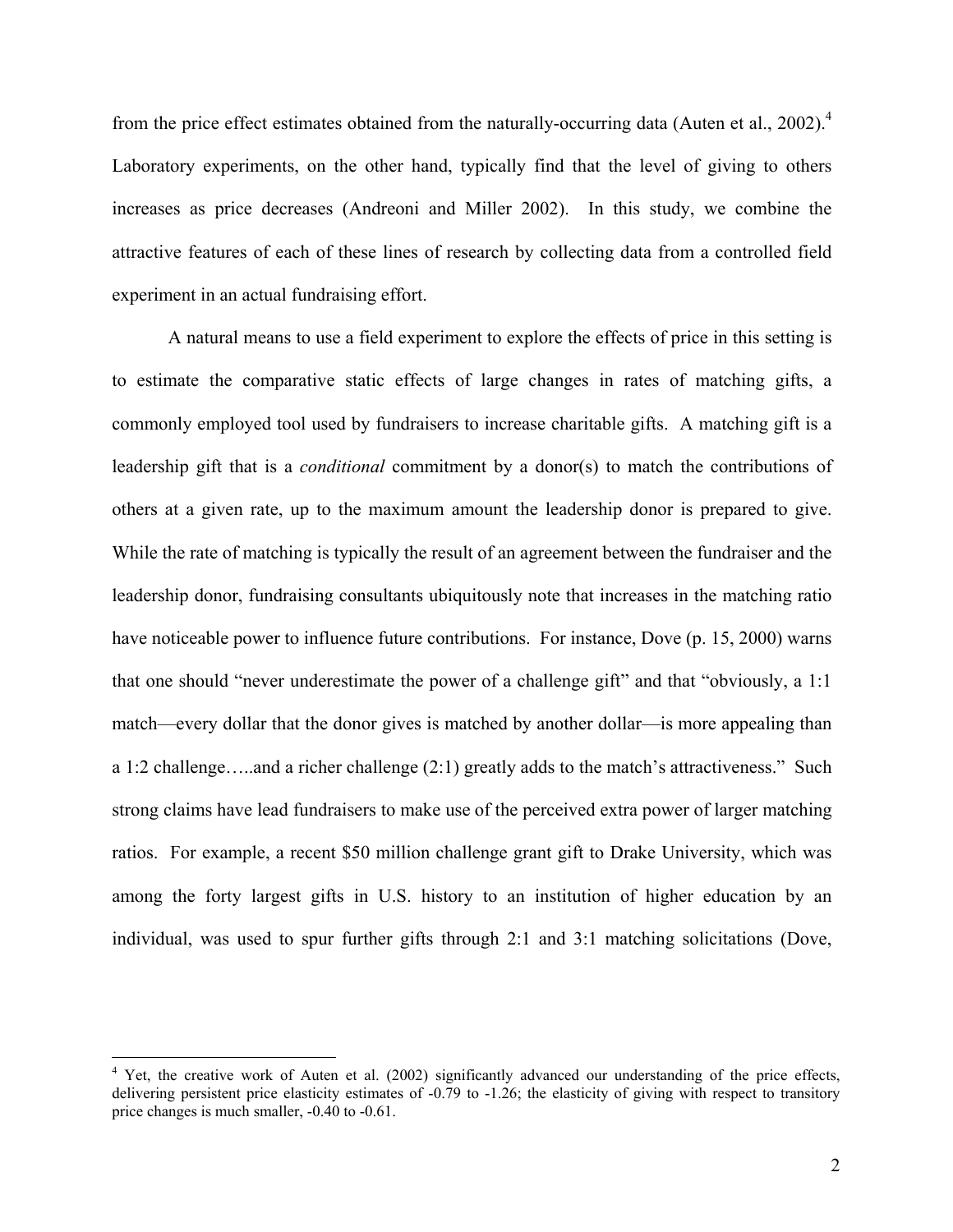2000). Nevertheless, such "rules of thumb" are largely anecdotal, as little scientific study has been completed to examine such demand side claims.<sup>5</sup>

We take advantage of a unique opportunity to address these issues as part of a capital campaign at a liberal politically-oriented non-profit that focuses on social issues and civil liberties. The organization solicited contributions from more than 50,000 prior donors who currently reside in the U.S. This organization typically asks citizens to send tax-deductible donations several times per year and our field experiment was one of those fundraising drives. In this spirit, each group was solicited with a standard solicitation letter but we varied randomly the matching grant rate, matching grant amount, and suggested donation amount across the various treatment groups.<sup>6</sup>

We find that simply announcing that a match is available considerably increases the revenue per solicitation—by 19%. In addition, the match offer significantly increases the probability that an individual donates—by 22%. Yet, while the match treatments relative to a control group increase the probability of donating, larger match ratios—\$3:\$1 (i.e., \$3 match for every \$1 donated) and \$2:\$1—relative to smaller match ratios (\$1:\$1) have no additional impact. The elasticity estimate of the price change from the baseline to the treatment groups, - 0.30, is near the lower range of the elasticity of giving with respect to transitory price changes reported in Auten et al. (2002). Elasticity estimates over the price range of the matching treatments are roughly zero, however. These results call into question the accepted wisdom of

<sup>&</sup>lt;sup>5</sup> Exceptions are beginning to arise in other areas of fundraising, however. List and Lucking-Reiley (2002) and Landry et al. (2006) examine the efficacy of using a different type of leadership gift—challenge gifts—and find that such seed gifts announced by the fundraiser influence charitable contributions. In a related line of work, Frey and Meier (2005) explore interesting behavioural hypotheses using smaller changes in leadership gifts in a dichotomous choice fundraising experiment. And, in a much different environment and context, Eckel and Grossman (2003) use lab experiments to compare matching to an equivalent rebate of one's contributions in the context of a dictator game and find that matching contributions lead to significantly larger contributions than the rebate mechanism. 6

Anonymous donors agreed to make a series of matching donations in conjunction with these experiments.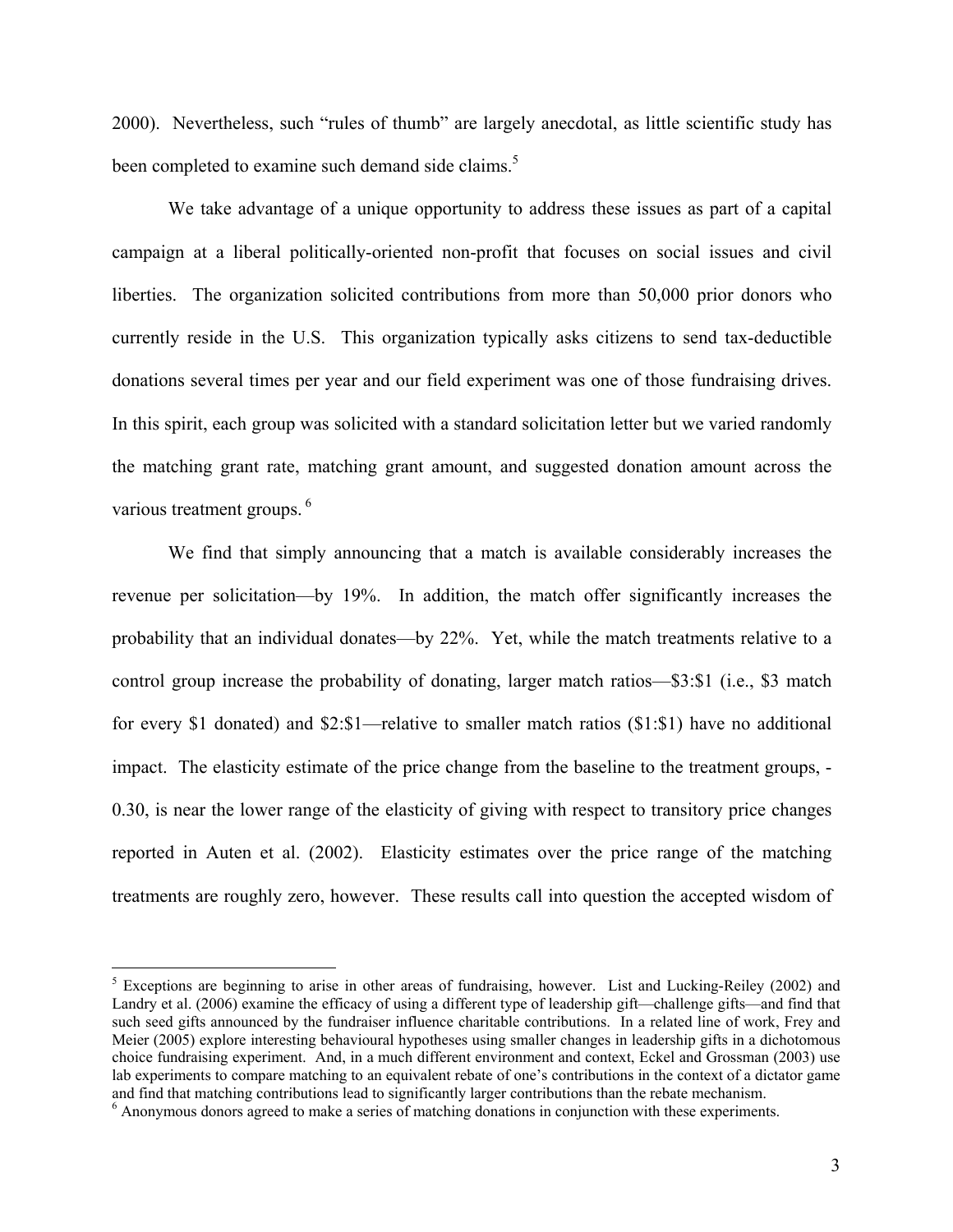fundraisers and raise the possibility that millions of dollars of potential gifts are foregone due to application of incorrect rules of thumb.

We also find, interestingly, that an exploration into whether treatment effects are spatially heterogeneous reveals that the matching gift result is driven by agents in states that voted for Bush in the 2004 presidential election: the match increases the revenue per solicitation by 55% in "red" states whereas there was little effect observed in "blue" states, suggesting that an individual's political environment also has the capacity to influence her giving behaviour.

These results have clear implications for practitioners in the design of fundraising campaigns, and provide avenues for future empirical and theoretical work on charitable giving. The results could also provide insights into certain areas of policymaking. For example, while price is central to our modelling of the individual response to public goods problems, one interpretation of our data is that there are important ranges of the price vector that do not influence solicitees' behavior. This result has potentially far-reaching policy implications. Practically, it speaks to state of the art methods used to measure non-market values for costbenefit assessments. The contingent valuation method (CVM), for example, is a survey technique commonly used to measure the economic value of a good or service. While hotly debated, some evidence in the CVM literature (e.g., Kahneman and Knetsch, 1992) suggests that individual values from CVM do not pass a "scope test," the value to a representative agent of saving 100 Peregrine falcons is not different from that of saving 100,000 (see also Diamond and Hausman, 1992). Of the dozens of studies that report data that passes or fails the scope test, we are unaware of any that use real stakes; rather they all ask "contingent" or hypothetical questions. In this light, our data might be viewed as a useful test of scope using an approach consistent with natural provision of a real public good.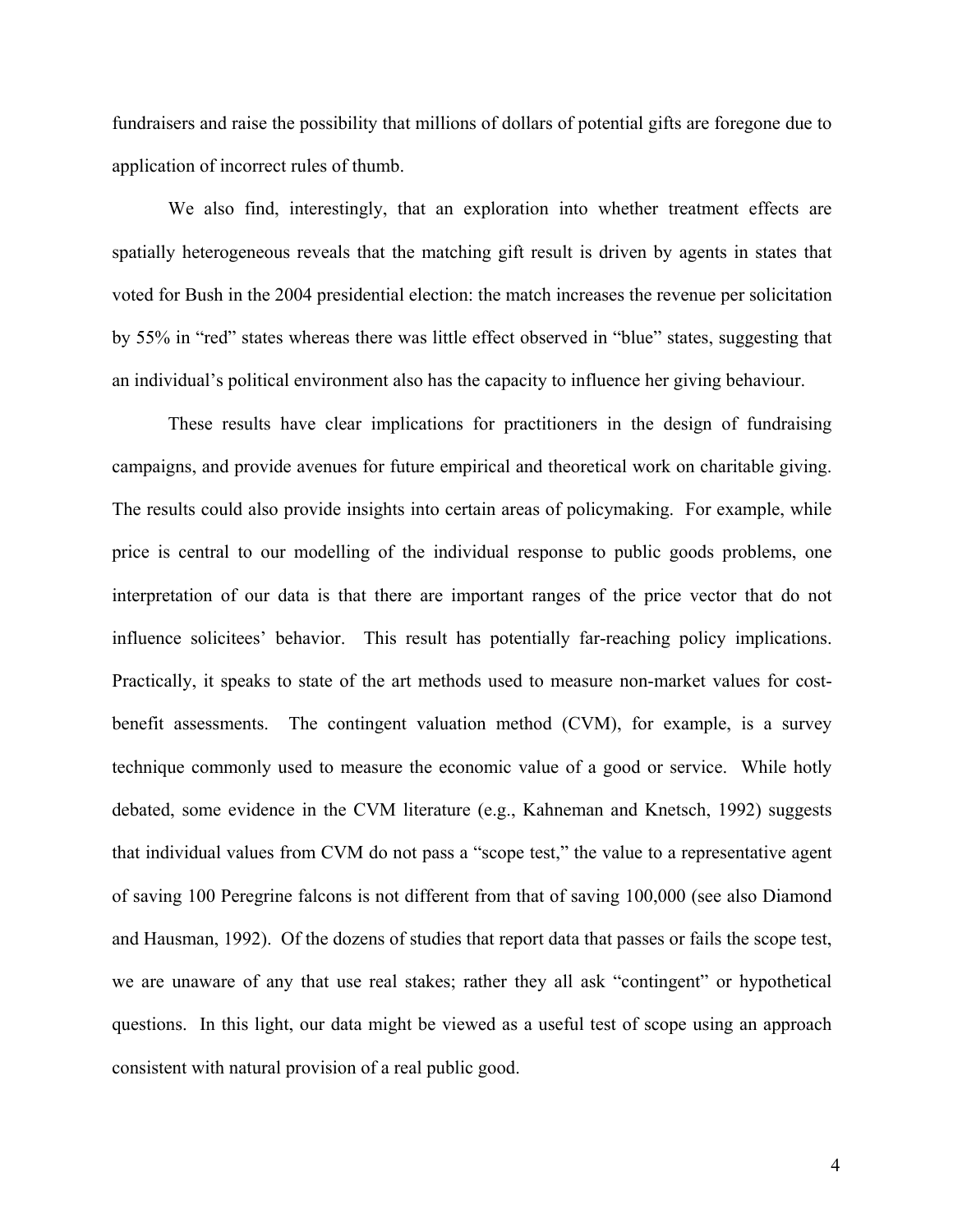The remainder of our note proceeds as follows. The next section sketches a framework to aid in the interpretation of our data. Section II provides the experimental design and results. Section III concludes.

#### **I. Theoretical framework**

 We present a simple model of the voluntary provision of public goods to provide the intuition for the set of factors that might underlie fundraisers' anecdotal evidence concerning matching grants. The model also supplies a means to interpret the data from our field experiment. We apply a variant of Andreoni's (1989, 1990) impure altruism model that recently has been used by Landry et al. (2006) to lend insights into door-to-door fundraising campaigns.<sup>7</sup>

We assume that there are *n* symmetric agents who derive utility from consuming a numeraire good,  $y_i$ , a public good, G, and their own contribution,  $b_i$ , to the public good. Each agent faces a budget constraint  $y_i + b_i \leq w$  and derives *ex post* utility according to

$$
(1) \qquad U_i = u(y_i) + \delta_i h(G) + \gamma f(b_i)
$$

 $\overline{a}$ 

where  $u($ ,  $h($ ), and  $f($ ) are (strictly) increasing and concave;  $\delta \in \{0,1\}$ . The term  $\gamma f($ depicts the "warm glow" effect from giving, where the parameter  $\gamma$  might depend on the presence, and magnitude, of the promised matching grant monies. This implies that as long as γ is positive, the agent receives utility from the mere act of contributing to the public good. Further, we assume that agents have incomplete information (or, more broadly, heterogeneous

<sup>&</sup>lt;sup>7</sup> The model can be traced to a footnote in Becker (1974). Cornes and Sandler (1984) and Steinberg (1987) develop rich models of cases of mixed public/private goods. Andreoni (2004) provides an excellent overview of the general model as well as supply-side elasticity estimates. There are important alternative modeling approaches to our framework. For example, some have considered moral or group interested behavior (see, e.g., Laffont, 1975; Sen, 1977; and Sugden, 1984). In Sugden, (1984), for instance, agents adhere to a "moral constraint," whereby they compare themselves to the least generous person when making their contributions. Relatedly, in Bernheim's (1994) conformity model agents value status, and behavioral departures from the social norm impair status. Akerlof (1982) obtains similar conformity results by assuming deviations from social norms have direct utility consequences.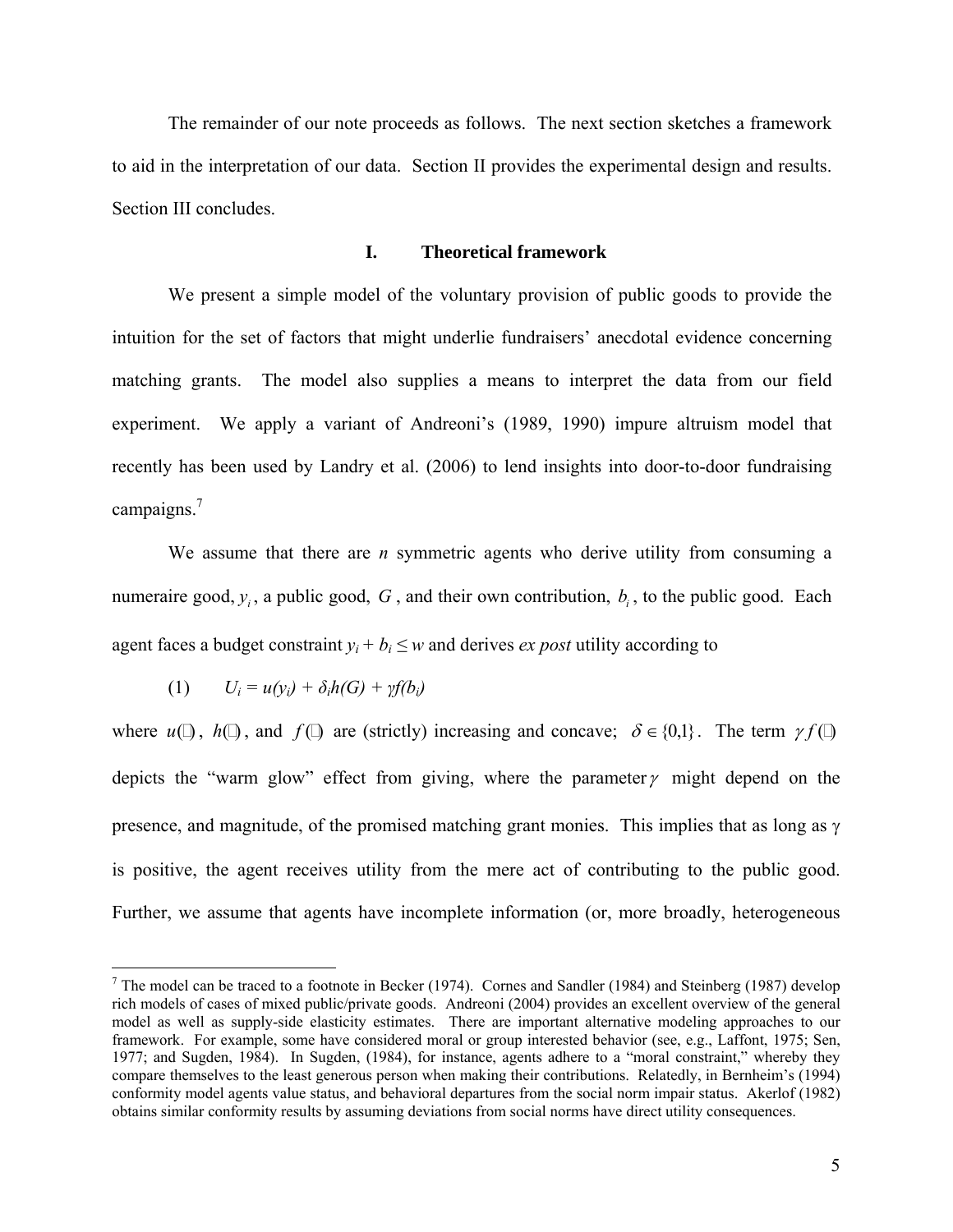perceptions) regarding the value of the public good at the time of receiving the solicitation, and thus attach  $\delta$  to  $h(G)$ .

As described more patiently below, our treatments include cases where there is no match money, and cases where announced match money is to be used at various ratios (\$1:\$1, \$2:\$1, and \$3:\$1). In the \$1:\$1 treatment, for instance, every dollar contributed is matched with \$1 from a leadership donor; thus invoking a "buy one, get one free" spirit. In this case,  $G = 2\Sigma b_i$ . Individuals give according to the first-order condition (for an interior solution):

(2) 
$$
u'(w-b) = \delta \Phi h'(n\Phi b) + \gamma f'(b),
$$

 $\overline{a}$ 

where  $\Phi$  is the matching multiplier —  $\Phi = 2$  for \$1:\$1,  $\Phi = 3$  for \$2:\$1, and  $\Phi = 4$  for \$3:\$1. Concavity of the utility functions immediately implies that contributions are increasing in  $\gamma$ .

The first order condition provides intuition into why fundraisers might view matching as an attractive method to enhance contributions. First, the level of individual giving increases with enhancements in  $\Phi$  due to the price effect since *G* is the product of *b* and  $\Phi$ .<sup>8</sup> Second, the announcement of the availability of a leadership gift can reduce or eliminate any uncertainty about the credibility and value of a charitable organization or the particular task at hand, which also generates an increase in equilibrium contributions via *δ*. Note a leadership grant could change  $\delta$  via a quality-signalling effect (i.e., a change in the perception of the quality of nonprofit (Vesterlund, 2003)) or a timing-signalling effect (i.e., a change in the perception of the importance of this gift *now* to the non-profit). Implicit here we assume that  $\delta$  is not influenced

<sup>8</sup> This contrasts with using leadership gifts as seed money, where *G* results from the summation of *b* and the level of seed monies available. Since seed money unconditionally increases the existing provision level of the public good, marginal utility may be reduced leading to lower individual contributions (see Landry et al., 2006). Andreoni (1998) uses a neat theoretical construct to explore a different effect of seed money in threshold public good provisioning: his model of charitable giving has multiple equilibria, and in the absence of seed money there exists a Nash equilibrium with zero charitable giving. The zero-contribution equilibrium can be eliminated, however, by initial commitments of seed money, which lower the remaining amount needed to be raised in the public fundraising campaign. Thus, in his model seed money is used as an elimination device rather than as a credibility device.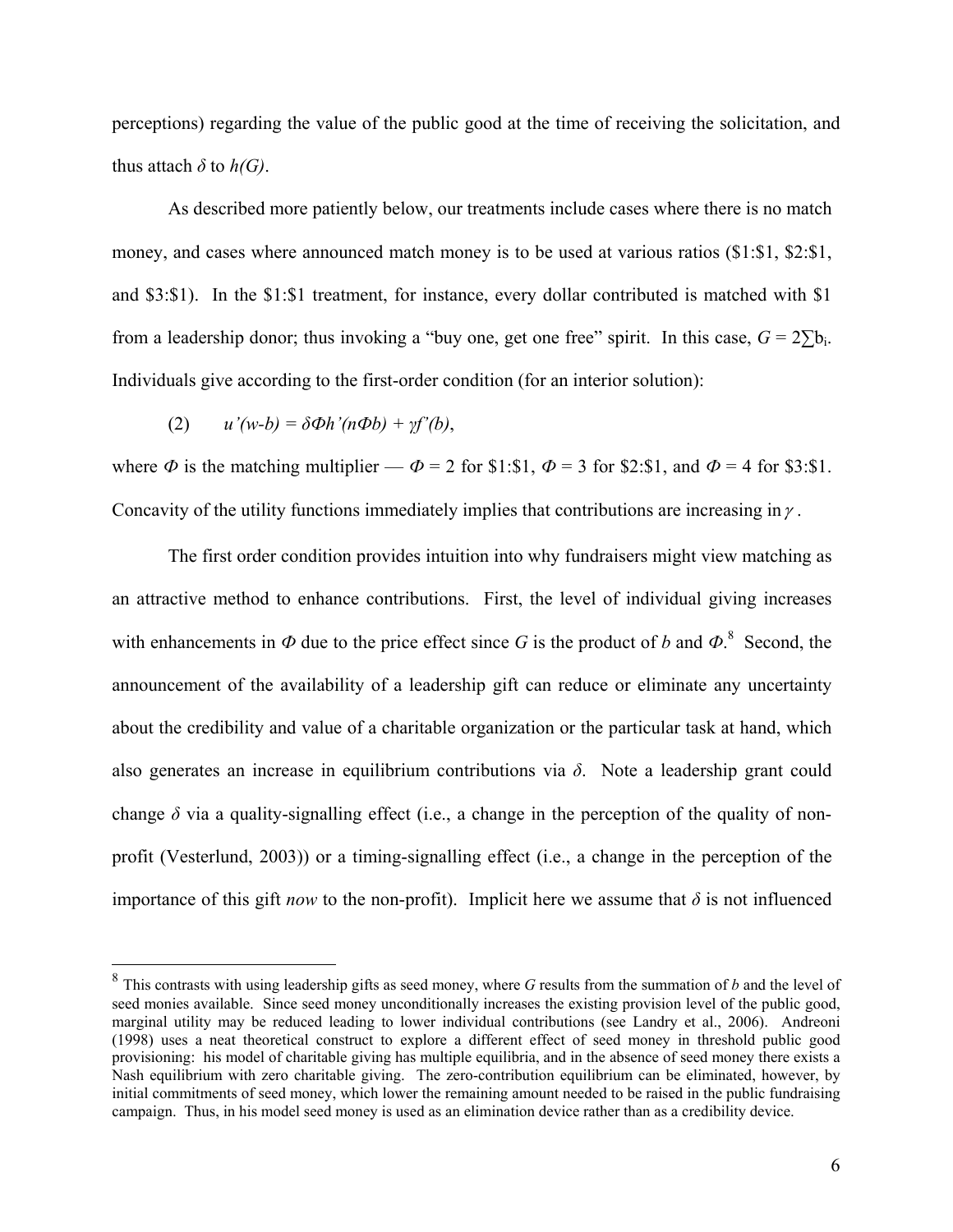by the ratio of a matching grant, but rather is influenced by the mere presence of a leadership gift. Thus, a first prediction of our simple model is that when the agent's utility for the public good is (strictly) increasing and concave, an announcement of a matching grant unequivocally increases total contributions. Likewise, under similar assumptions, our model predicts that contributions further increase as the fundraiser uses a more generous match ratio.

 An important alternative set of predictions arises in our model when the number of agents, *n*, grows large. As Ribar and Wilhelm (2004) show, as *n* increases the relative importance of one's utility from altruism diminishes and in the limit choices are driven solely by the warm glow component. As Andreoni (2004) points out, similar results can be achieved by allowing the size of the charity to grow. In this case, in the limit individuals might gain no marginal utility from the actual provision of the public good but simply purchase "moral satisfaction" when contributing. An empirical example of this variant of the model is described in Kahneman and Knetsch (1992). In their study, and in several subsequent studies (see, e.g., Baron and Greene, 2006 and the citations therein), a recurrent finding of hypothetical valuation experiments is that the value assigned to a public good does not depend on the quantity, or "scope," of the good in question. For example, Kahneman and Knetsch (1992) report that agents have a similar willingness to pay to improve sport fish stocks in British Columbia fresh water as they do for all of Canadian fresh water. Likewise, they report that famine relief in Ethiopia is valued similarly to famine relief across the whole continent of Africa. In effect, agents are insensitive to quantity, or "price" changes.

Such results are fiercely debated in the literature<sup>9</sup> and certainly could be due to the hypothetical nature of the exercise, but they do represent an important variation of our model.

<sup>&</sup>lt;sup>9</sup> Indeed, the Kahneman and Knetsch (1992) study remains one of the most highly cited papers ever published in the *Journal of Environmental Economics and Management*.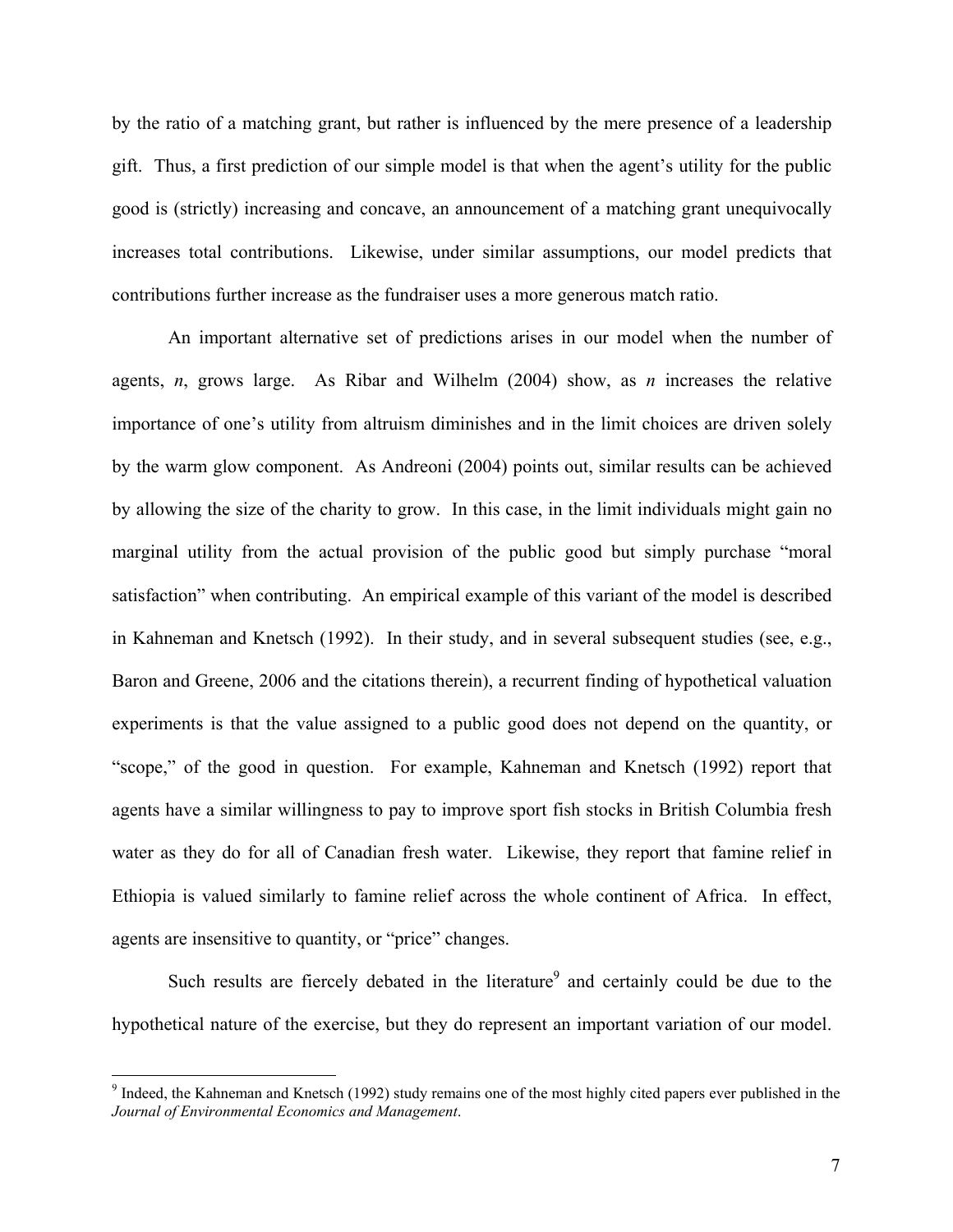If utility is solely a function of one's own contribution, *γf(bi)*, then a stark prediction is that there should be an insensitivity of individual contributions to changes in the matching grant rate,  $\Phi$ . Recent theories of social preferences refine this prediction by suggesting that agents are "conditionally" cooperative, or might be willing to contribute more to the public good if they learn that others have contributed, regardless of the magnitude of these previous contributions. The underlying mechanisms at work in such behavioural patterns include models of conformity, social norms, and reciprocity (see the discussion in Frey and Meier, 2005). In this light, the presence of *any* matching ratio might influence a warm glow effect from giving, *γ*, leading to higher individual contributions in the matching treatments compared to the controls.

Clearly, predictions from these alternative models are difficult to parse from a model where utility is flat over the relevant range of actual provision of the public good. In an effort to consider this possibility and provide a cleaner test of the competing predictions, we not only liberally change the match ratio, but also make use of treatments that liberally change the matching grant amount.

#### **II. Experimental design and results**

## *1. Design*

The Organization is a liberal organization in the United States that works on social and political issues relating to particular civil liberties. According to a 2002 survey of its donors 70% of members are male, 60% are above 65 years old, 80% have a college education, 30% are Christian, 25% are of no particular religious identity, 15% are Jewish, and 85% first donated to the organization after 1992. In the 2000 Presidential election, 85% self-reported voting for Gore, 3% for Bush and 7% for Nader.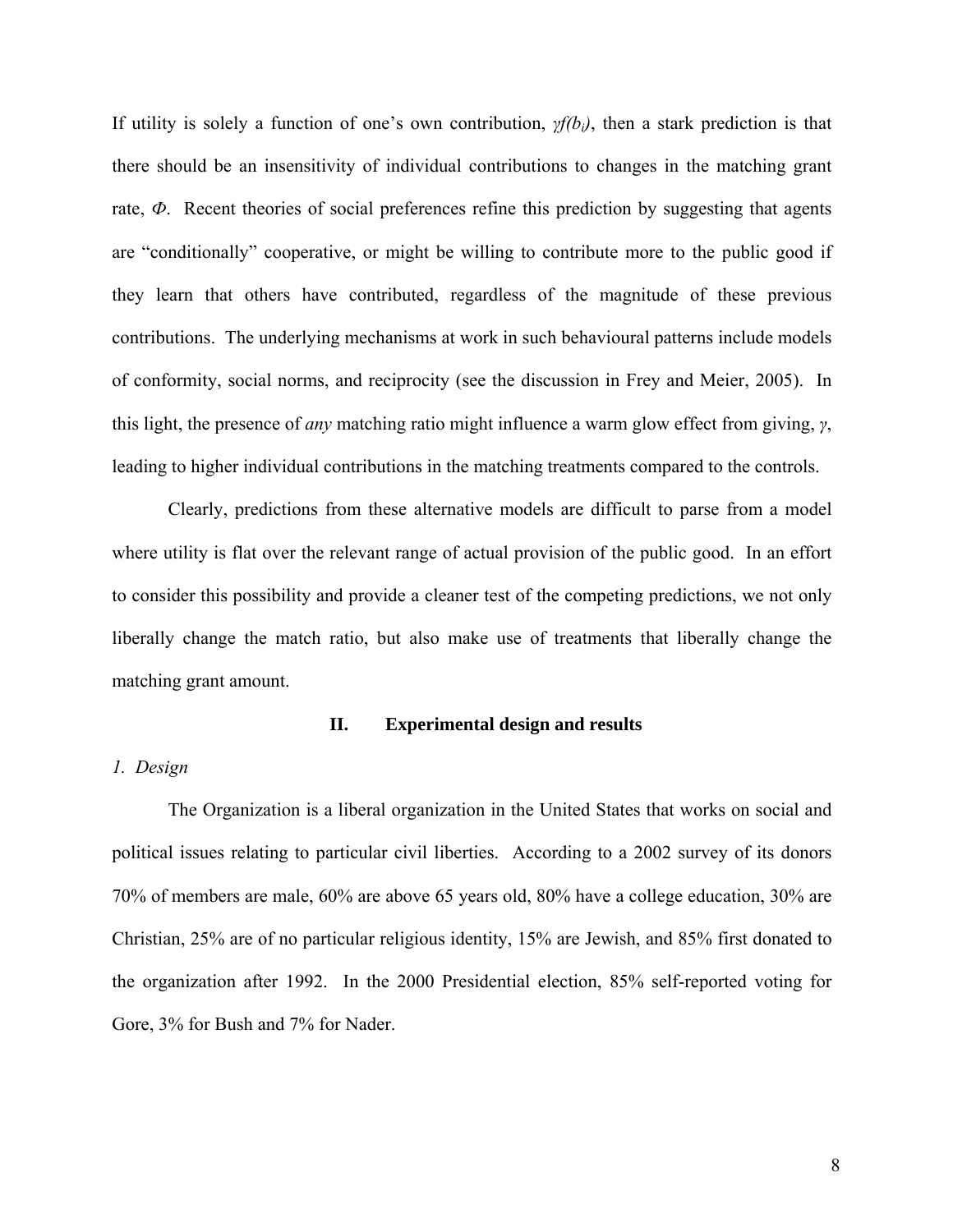Our sample frame consists of all 50,083 individuals who have given to the Organization at least once since  $1991$ <sup>10</sup>. Table 1 provides basic summary statistics and demonstrates that the assignment to treatment and control was orthogonal to observable demographic information and prior giving history. We assigned individuals randomly to two groups: a treatment "match" group (33,396, or 67% of the sample) and a control group (16,687 subjects, or 33% of the sample). All individuals received a four-page letter identical in all respects except two: (1) the treatment letters included an additional paragraph inserted at the top of the second page that announced that a "concerned fellow member" will match their donation, and (2) the reply card (see Figure 1) included in bold language the details of the match. For the control group, the reply card match language was replaced with a large logo of the organization.

The remainder of the letter, written and designed by the Organization, conformed to their typical fundraising practices. The letter discussed a pressing national issue (Supreme Court nominations) that the Organization was facing that particular month.

The specifics of the match offer were then randomized along three dimensions: the price ratio of the match, the maximum size of the matching gift across all donations, and the example donation amount suggested to the donor. Each of the sub-treatments (ratio, maximum size of match, and example amount) were assigned with equal probability.

Figure 1

<sup>&</sup>lt;sup>10</sup> Individuals who have requested to be removed from mailing lists were excluded from this experiment, and large (over \$1,000) prior donors were excluded.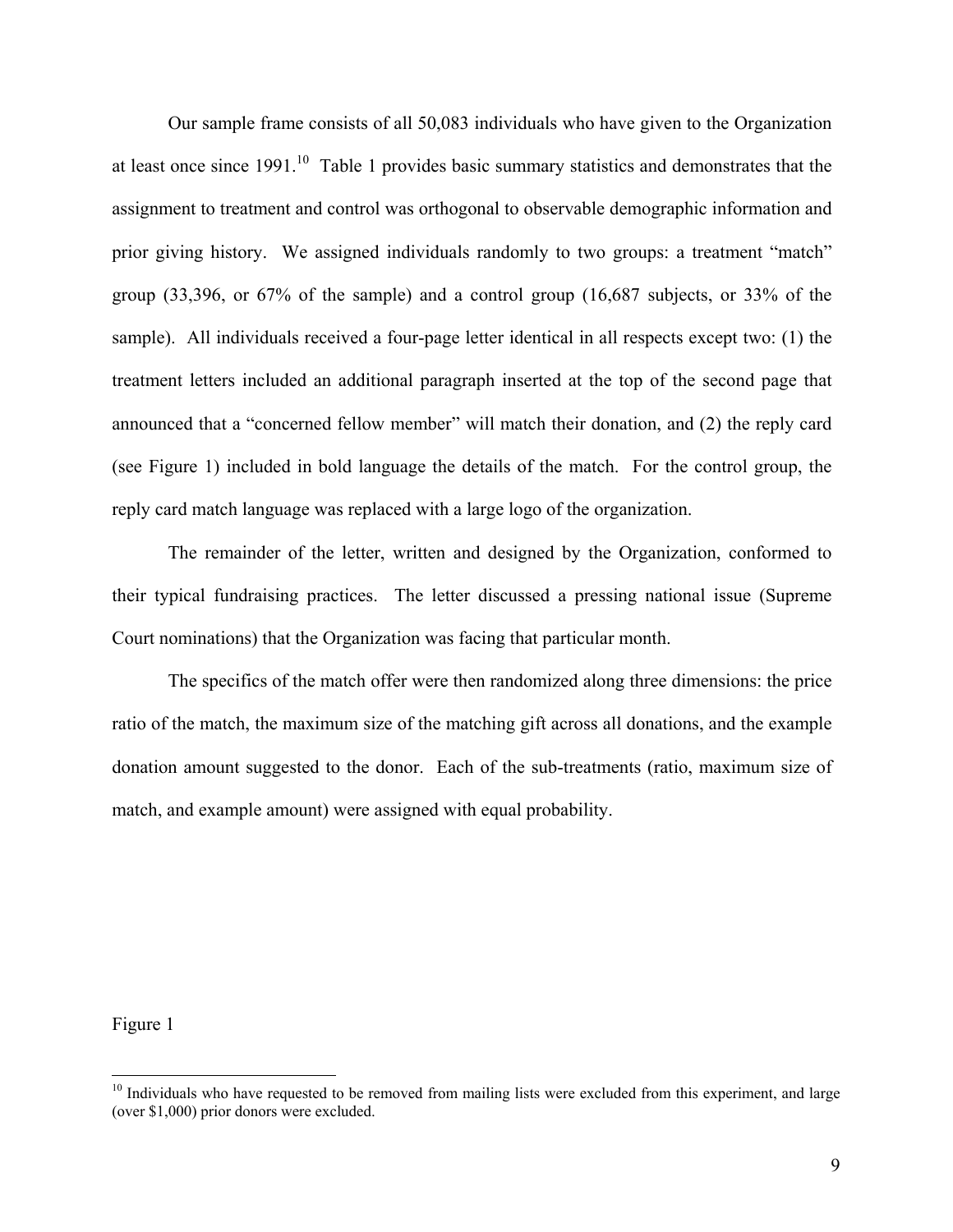## **MATCHING GRANT NOW IS THE TIME TO GIVE!**

Troubled by the continued erosion of our constitutional rights, a concerned member has offered a matching grant [4 treatments: of \$25,000; of \$50,000; of \$100,000; blank] to encourage vou to contribute to I at this time. To avoid losing the fight to his member has announced the following match: [3 treatdefend our ments: \$1; \$2; \$3] for every dollar you give. So, for every [3 treatments: HPC\*1.00; HPC\*1.25; HPC\*1.50] you give, will actually receive [\$x]. Let's not lose this match -- please give today!

a) Maximum Size of the Matching Grant:

 As shown in Figure 1, we test four treatments for the maximum matching grant amount: \$25,000, \$50,000, \$100,000, and unstated. Depending on the assumptions invoked, our theory is ambiguous as to whether a larger maximum amount (which makes the matching grant more likely to be relevant for the donor) will lead to a higher response rate and contribution level.

b) Price Ratio

We test three treatments for the price ratio (hereafter "ratio") of the match, \$1:\$1, \$2:\$1 and \$3:\$1. A \$1:\$1 ratio means that for every dollar the individual donates, the matching donor also contributes \$1, hence the charity receives \$2. The \$2:\$1 ratio means that for every dollar the individual donates, the matching donor contributes \$2, etc. (subject to the maximum amount across all donations, as discussed above). Again, as with the maximum match amount, the relationship between the price and likelihood to give and amount given depends critically on the modeling assumptions.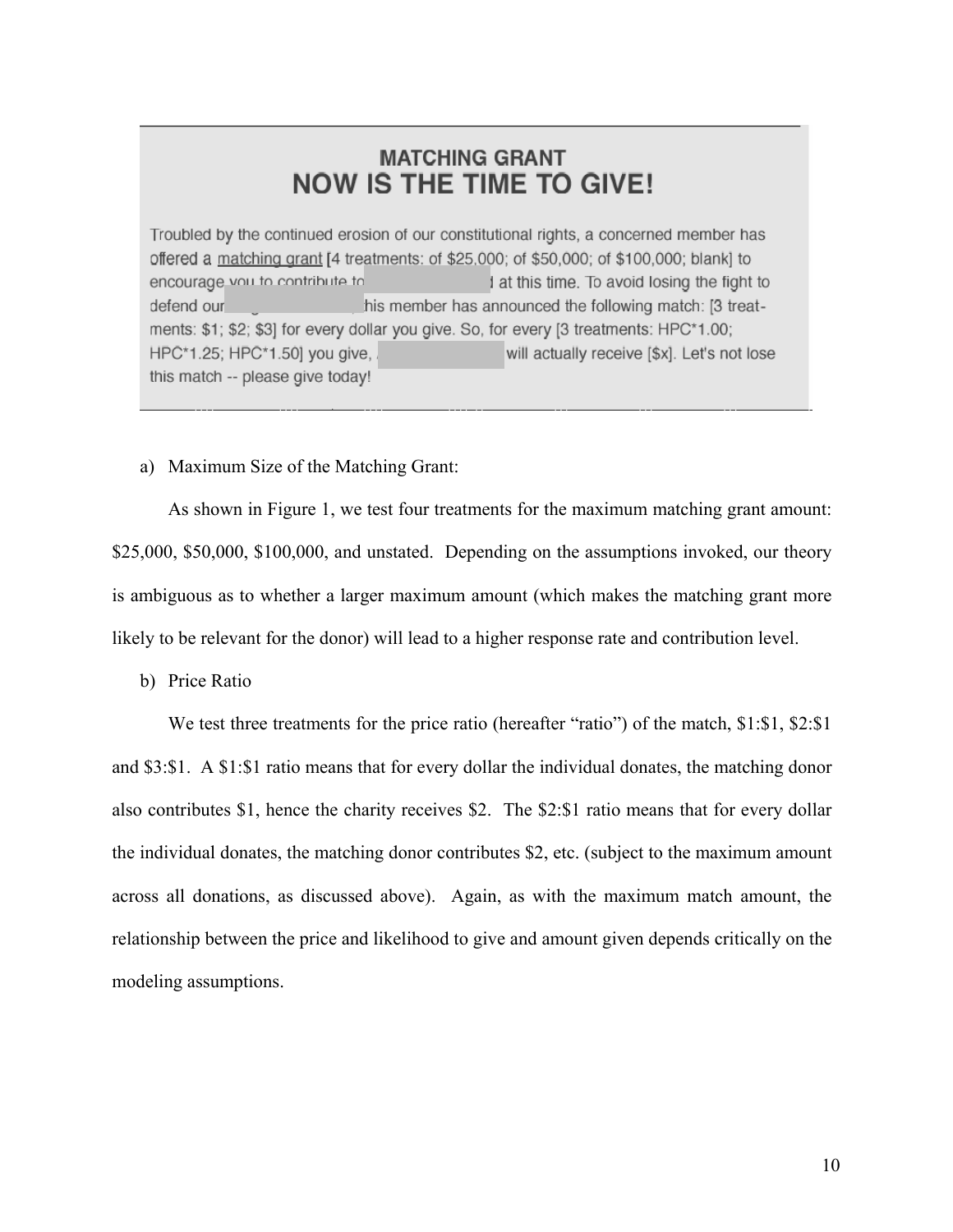c) Ask Amount

 At the top of the reply card, the Organization includes three individual-specific suggested amounts equal to the individual's highest previous contribution, 1.25 times the highest previous contribution, and 1.50 times the highest previous contribution (all appropriately rounded). In the matching grant paragraph, we randomly chose one of the three suggested amounts from the reply card and used that as an example to illustrate the effect of the grant on the amount the charity would receive.

Within our model, a higher suggested amount may influence the nature of the warm glow effect, *γ*. If the "moral satisfaction" is deemed too costly, and the individual does not consider giving less than the example amount, then a higher example amount may make individuals less likely to contribute. In fact, Warwick (2003) finds that the net effect of lowering the ask amounts on the reply card typically increases the revenue (response rate typically increases, and amount given rarely changes).<sup>11</sup>

#### d) Heterogeneous treatment effects

 $\overline{a}$ 

 Finally, since we are fundraising for a liberal politically-motivated group and sending solicitations to all 50 states, it is possible that the observed treatment effects are heterogeneous across different solicitees and different environments. For example, some researchers have argued that solicitee income level is a key determinant of the price elasticity of charitable donations (see, e.g., Auten et al., 2002; Anderson and Beier, 1999). Further, Lindahl (1995) identifies the length of relationship as a key variable in charitable fundraising. In addition, it is possible that utilitarian effects of contributing to our politically-motivated charity are different spatially due to the local political environments. To test for these effects, we merge our

 $11$  The "ask amount" refers to the amounts on the reply card, whereas we have tested the example amount within the matching grant offer language (holding constant the ask amounts). Hence, we have not tested exactly what it is reported in Warwick, yet the similarities warrant comparing the results.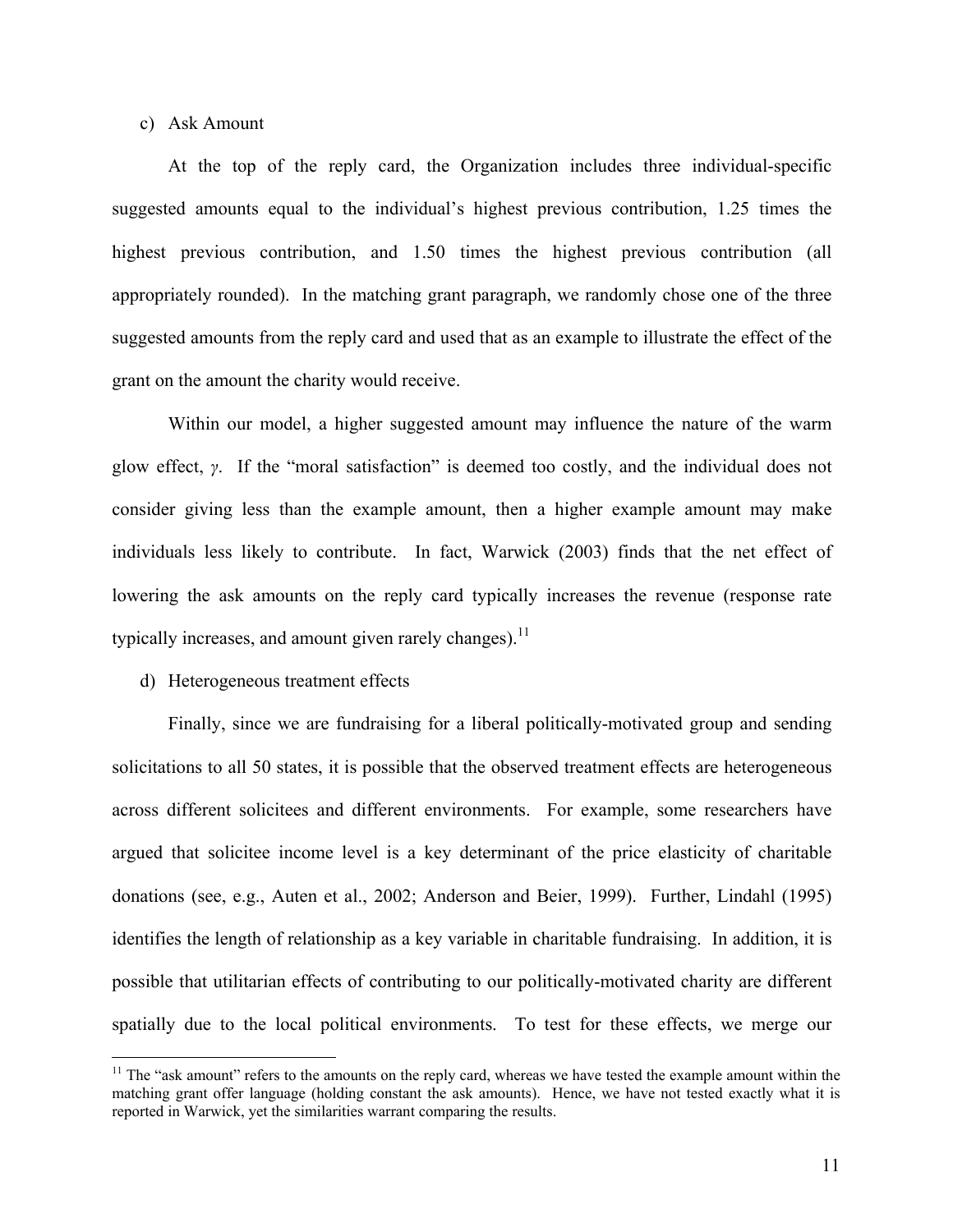charitable giving data with (i) demographic data from the census, aggregated at the zip code level, (ii) state and county returns from the 2004 presidential election, and (iii) data from the Organization on frequency of their activities within each state.

#### *2. Experimental Results*

Table 2 presents the summary statistics and provides the core experimental results. In Table 2, we focus on two measures: a binary variable equal to one if any charitable contribution is made within one month of the direct mail solicitation, and a continuous variable for the amount given. As Panel A suggests, in total we raised \$45,860 in the fundraising drive: \$13,566 in the control groups and \$32,294 in the matching treatments (note that twice as many matching letters were sent). In the matching treatments, we raised \$10,431, \$11,423, and \$10,439 in the \$1:\$1, \$2:\$1, and \$3:\$1 treatments, respectively. This amounted to \$0.813, \$0.937, \$1.026, and \$0.938 in terms of revenue per solicitation in the control, \$1:\$1, \$2:\$1, and \$3:\$1 treatments, respectively. In terms of the other treatment variables, neither the match threshold nor the example amount seemed to have a meaningful influence on behaviour.

As a first basic examination of these giving rates, we use a distribution free test to explore whether the contribution amounts vary across treatment cells. Using a signed-rank Wilcoxon test, we find that the distribution of the gifts in the matching treatments is situated to the right of the distribution of the gifts in the control treatment at the  $p < .05$  level. Yet, the gift distributions across the various matching ratios are not significantly different from one another.

Next, we impose parametric assumptions to estimate the effect of the match (and its different features) on the likelihood of giving. Using probit models, we estimate the following two specifications: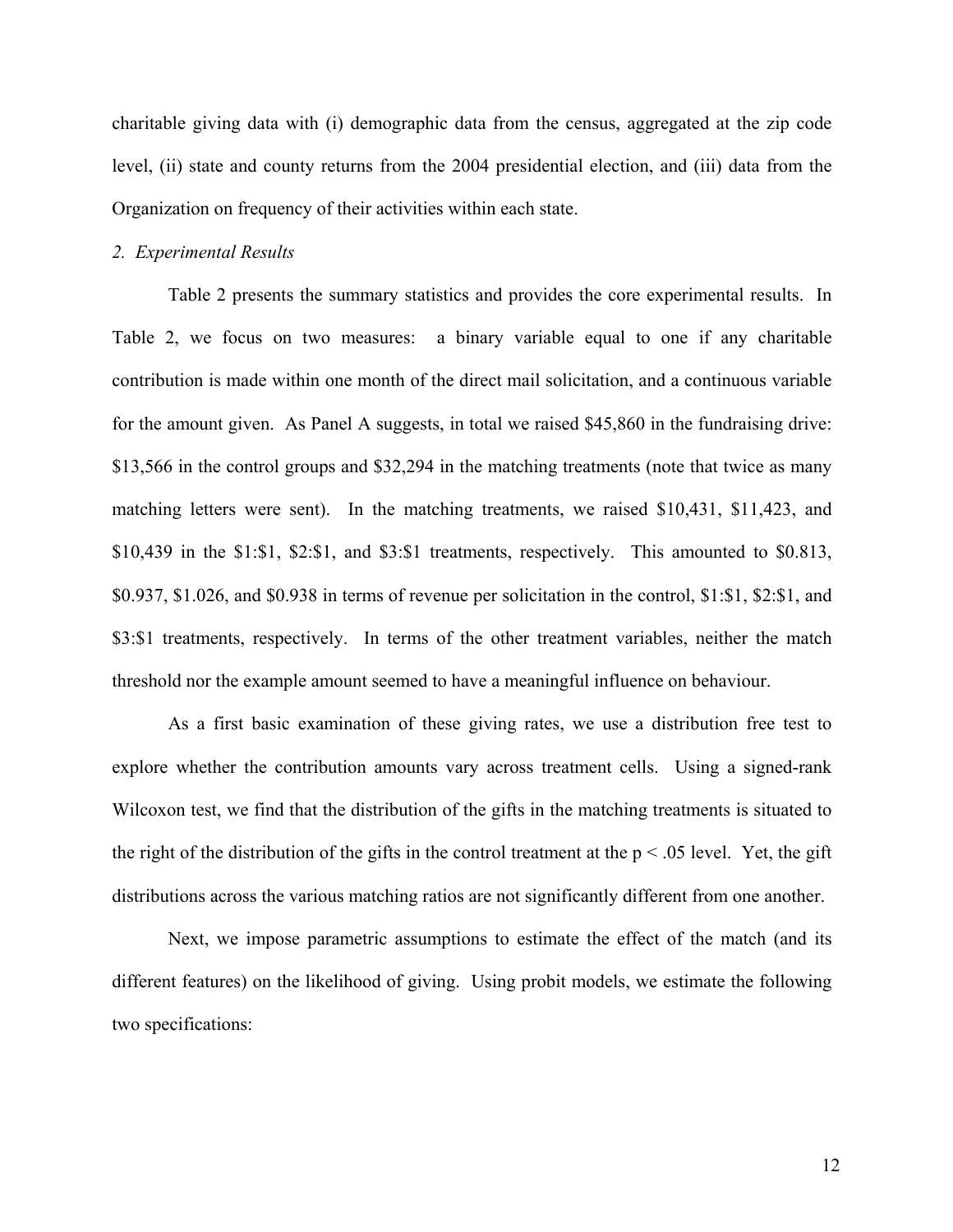(3)  $Y_i = \alpha_0 + \alpha_1 T_i + \varepsilon_i$ 

(4) 
$$
Y_i = \beta_0 + \beta_1 T_i + \beta_2 T_i S_i + \beta_3 T_i P_i + \beta_4 T_i X_i + \varepsilon_i,
$$

where  $Y_i$  is a binary variable equal to one if individual *i* donated within one month of receiving the solicitation.  $T_i$  equals one if individual *i* received any of the match offers.  $S_i$  is a vector of three indicator variables for three of the four match sizes (the omitted category is unstated). *Pi* is a vector of two indicator variables for two of the three price ratios (the omitted category is \$1:\$1). *Xi* is a vector of two indicator variables for two of the three example amounts (the omitted category is the low example amount).

Table 3 presents the basic experimental results on the likelihood of contributing, and also examines heterogeneous treatment effects based on whether the individual had given already in 2005 and size of prior donation. We find the match is slightly more effective for those who had not yet given in 2005 (Columns 3 and 4 versus Columns 5 and 6), and we find that the match is significantly more effective for small prior donors (below the median \$35 gift) than large prior donors (Columns 7 and 8 versus Columns 9 and 10).

We also model the amount given as the outcome of interest. This analysis necessarily confounds two effects: the match may alter the type of person who responds (i.e., those predisposed to give large versus small amounts), as well as may alter the amount given conditional on giving. We estimate two specifications on both the full sample as well as the restricted sample of those who gave:

(5)  $A_i = \alpha_0 + \alpha_1 T_i + \varepsilon_i$ 

(6) 
$$
A_i = \beta_0 + \beta_1 T_i + \beta_2 T_i S_i + \beta_3 T_i P_i + \beta_4 T_i X_i + \varepsilon_i,
$$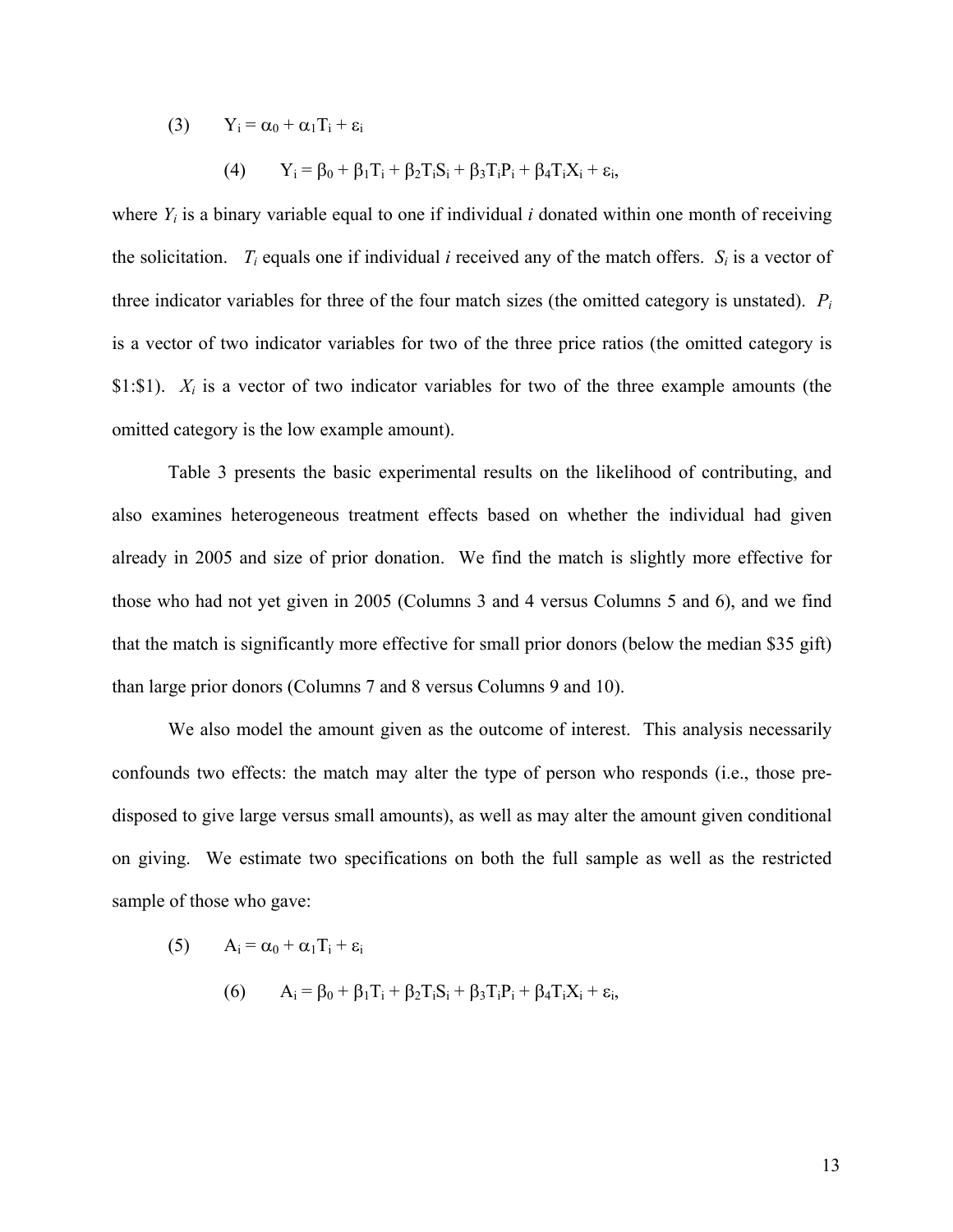where  $A_i$  is a continuous variable equal to the amount donated within one month of receiving the solicitation.

In Table 4, for the amount given (*Ai*), Panel A reports results for the full sample, and Panel B reports results restricting the sample to the individuals who responded  $(Y<sub>i</sub>=1)$ . The first combines the effect on response rate with the effect on amount given, thus providing the aggregate effect on charitable giving. This is particularly important from the fundraiser's perspective in determining optimal demand side considerations to maximize charitable giving. The second specification allows us to remove the average effect on the response rate from estimate, but two effects remain: the match may attract individuals with higher (or lower) typical giving amounts, and of course the match may change the amount an individual gives.

Our data also permit a rough estimation of the price elasticities of giving. When considering price movements from the control to the treatment cells, we estimate that elasticity of giving to be  $-0.225$ ,  $\frac{12}{12}$  and on sub-samples ranges from completely inelastic (states lost by Bush in the 2004 presidential election) to as large as -0.668 (states won by Bush in the 2004 presidential election). A useful comparison to these numbers is the estimated price elasticities of charitable tax deductions in the literature. Ever since Taussig's (1967) original estimates of the effect of changes in tax deductibility, four decades of research has provided estimates of the price elasticities.<sup>13</sup> Our estimates are in the range of several previous studies. For example, Andreoni et al. (1996) report a price elasticity of -0.35, Kingma (1989) estimates the elasticity for public radio contributions to be -0.43 (although Manzoor and Straub (2005) obtain different

<sup>&</sup>lt;sup>12</sup> This is calculated from Table 2 Panel A Columns 1 and 2 on total dollars contributed (not including the match) per letter sent. The dollars raised increased by 19%, and the average price to "buy" \$1 of the public good was \$0.36 (hence a decrease of 64%), which implies an elasticity of -0.30 before taxes. Assuming a 25% marginal tax rate, the elasticity is then -0.225.

<sup>&</sup>lt;sup>13</sup> For early surveys see Clotfelter (1985) and Steinberg (1990). Peloza and Steel (2005) update these surveys and examine price elasticities with a meta-analysis.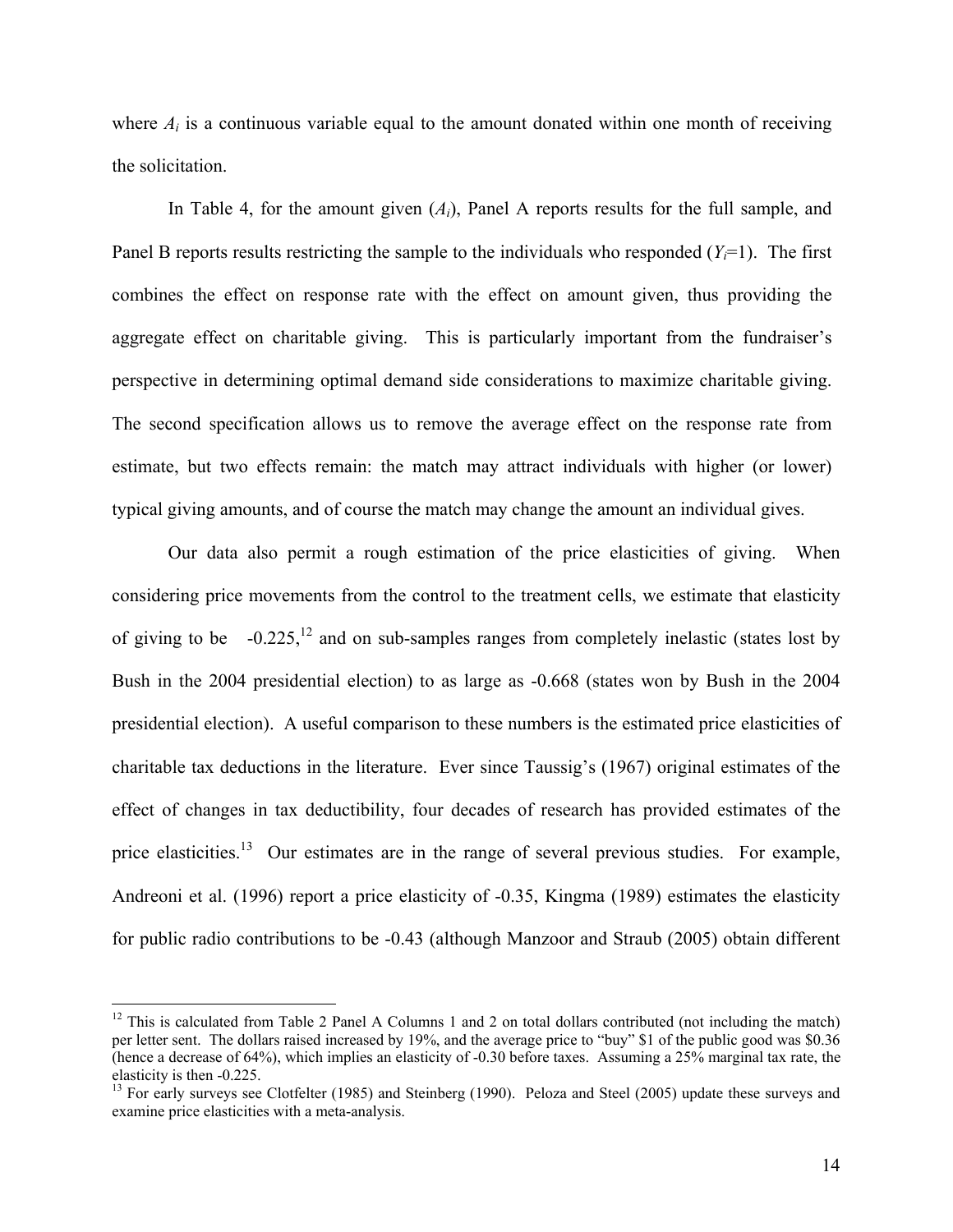empirical estimates than Kingma (1989) using updated data). Likewise, our estimates are consistent with estimates of the elasticity of giving with respect to transitory price changes reported in Auten et al. (2002).

## *Heterogeneous spatial treatment effects*

Table 2 Panels B and C provide summary statistics for blue (Kerry in 2004) and red states (Bush in 2004) to provide a sense of the spatial variability of our estimates. The results are stark. Overall, the response rate in blue states is higher than in red states, but is equivalent across the treatment and control groups (treatment  $= 2.1\%$  and control  $= 2.0\%$ ). Alternatively, the response rate in red states is significantly higher for the treatment than the control group (treatment  $= 2.3\%$  and control  $= 1.5\%$ ). Note that whereas the level of giving is much higher in the blue states than in the red states (1.5% in red versus 2.0% in blue) under the control condition, the level of giving is roughly equivalent under the treatment condition (2.3% in red versus 2.1% in blue). The summary statistics again show insignificant responsiveness for all other treatments — size and suggested amount — across both red and blue states.

Table 5 presents the econometric results by political environment of the individual's state (whereas Table 2 Panel B versus Panel C showed the summary statistics). We employ four measures: the vote share by state for Bush in the 2004 general presidential election, the vote share by county for Bush, and the number of court cases between 2002 and 2005 by state in which this Organization was either a party to or filed a brief, and the number of non-court case incidents between 2002 and 2005 by state reported in this Organization's newsletter to its members. These measures do not incorporate the intensity or importance of any given court case or incident. Hence they are noisy measures of the level of activity of this Organization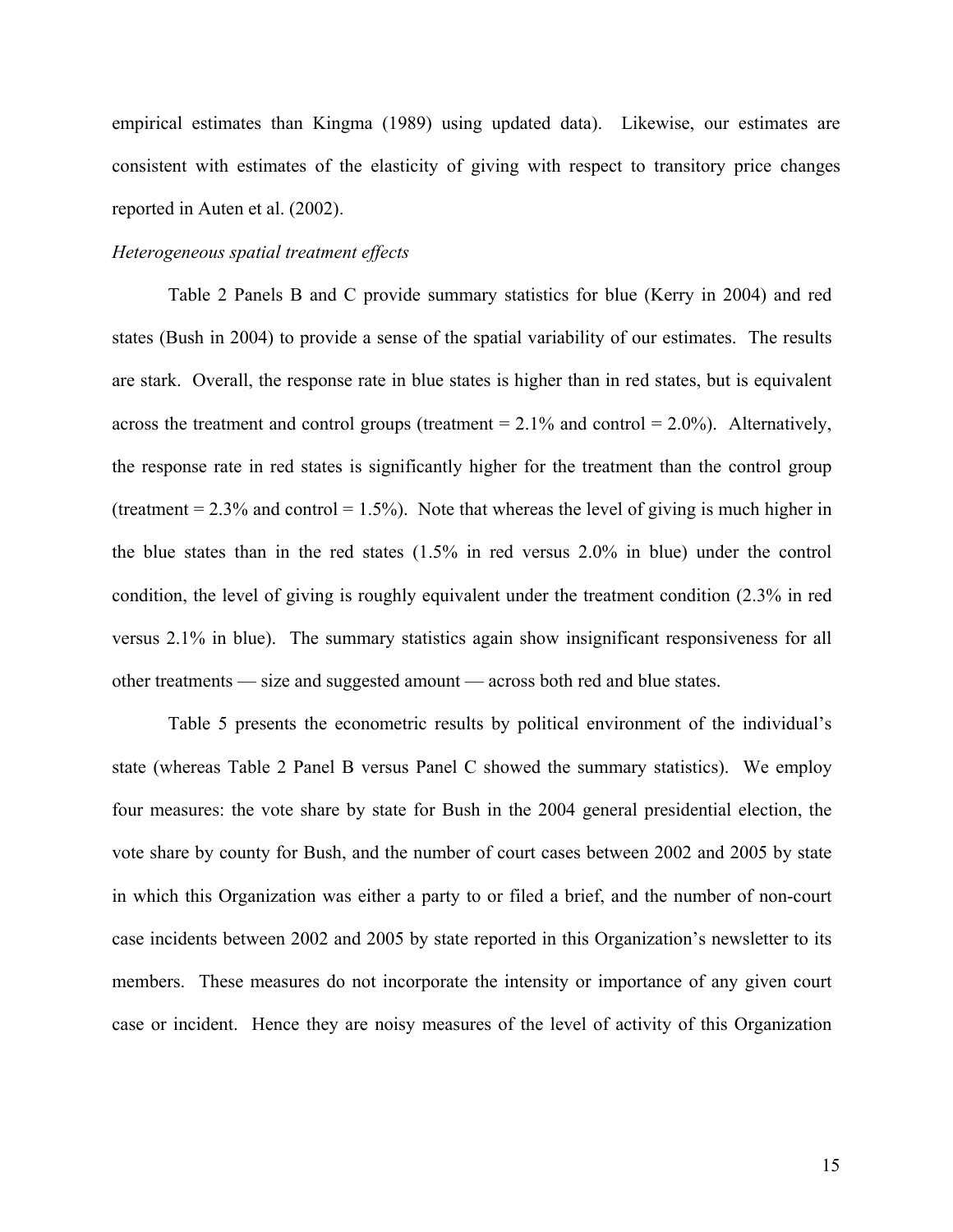within each state, and even noisier measures of the perception of the individuals of the local activity of the Organization in their state.

Table 5 Panel A shows clearly that the matching grant treatment was ineffective in blue states, yet effective in red states. The nonlinearity is striking, as noted by comparing Column 4 to Column 5: the differential response rate for states in which Bush narrowly lost (47.5% to 49.9%) was 0.2% points, whereas the differential response rate for states in which Bush narrowly won (50.0% to 52.5%) was 1.6% points. Figure 2 plots the coefficients from the eight regressions in Table 5 Panel A. Figures 3 and 4 plot the response rates for each state, where each bubble is sized proportionally to the number of observations in the dataset. Figure 3 plots Bush's vote share on the x-axis and the overall response rate on the y-axis, demonstrating a slight downward slope: individuals in red states on average give less. Figure 4 plots Bush's vote share on the x-axis and the differential response rate for the match on the y-axis, demonstrating that no particular outlier states are driving the red/blue state difference.

Given the striking nature of our red/blue state result, it is important to take care to examine the robustness of this result. Note that analytically many explanations could be provided for why individuals in red versus blue states are more (or less) likely to give to a liberal Organization. The finding here, however, is that individuals in red states are more responsive to a matching grant offer, increasing the likelihood of contributing but not the amount given. The level effect for treatment groups is the same for red and blue states, whereas the control group for the red states is lower than the control group for the blue states. As noted earlier, some scholars have argued that income level is a key determinant of donor responsiveness (see, e.g., Lankford and Wyckoff, 1992; Auten et al., 2002). In this spirit, our results might be capturing underlying demographic differences between red and blue state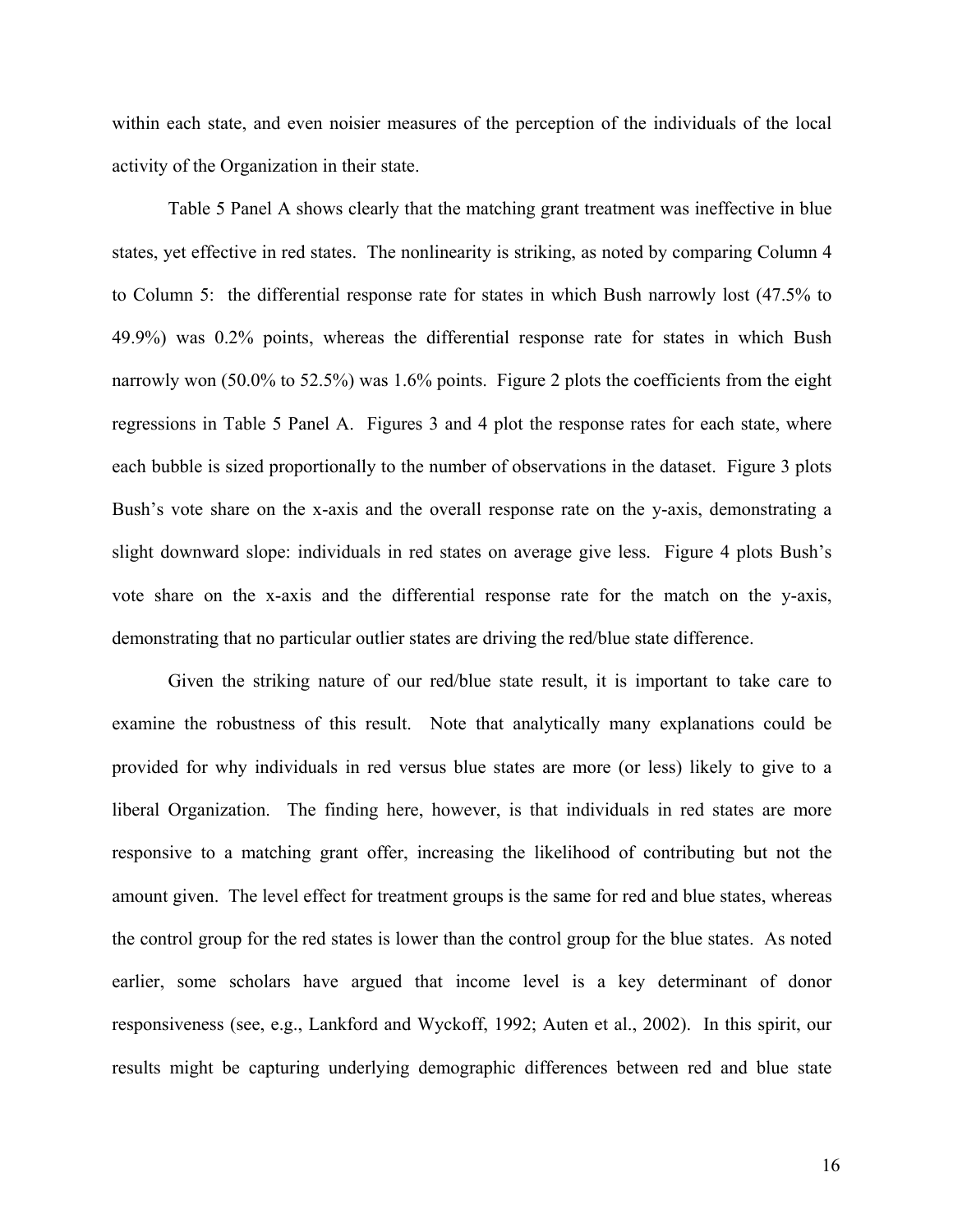contributors. To test for this, we merge our data with demographic census data aggregated at the zip code level. Table 6 shows these results. After interacting treatment with education, income, racial composition, age, household size, homeownership, and number of children, the coefficient on the interaction term of red and treatment remains strong and significant. We also test and reject that the red/blue state finding is driven by underlying differences in intensity of prior support for the Organization (Table 6 Column 1).<sup>14</sup>

These results, coupled with those discussed above, can lend insights into the broader applicability of the elasticities reported in the supply-side literature. Even though some studies have found negative and highly elastic price elasticities, many researchers have presented estimates that strongly challenge the view that tax incentives are a useful stimulus to giving (Peloza and Steel, 2005). The reported results have compelled some leading scholars to argue that the overall evidence on the price effect is decidedly mixed (see, e.g., Steinberg, 1990; Auten et al., 2002). Thus, we view our results as providing some confidence in the estimates in the

<sup>&</sup>lt;sup>14</sup> Given the robustness of these results, we empirically explored three specific possible explanations for the success of the matching grant in red but not blue states. First, we examined whether the immediate political environment of the individual (perhaps capturing the political leaning of those they interact with most often) matters, or whether it is indeed the state. We find that the political leaning of the county is irrelevant: individuals living in red counties in blue states behave just like individuals living in blue counties in blue states (and do not respond to the match), and individuals living in blue counties in red states behave just like individuals living in red counties in red states (and respond significantly to the match). Perhaps individuals are more responsive to price when they are considering goods for personal consumption? If individuals in red states perceive this Organization to be engaged in work that could directly affect their lives, then perhaps they are more responsive because of the private return to this Organization's work. This would suggest that the red versus blue state differential was masking an omitted variable, the Organization's local activity. In complementary models we examine this by including controls and interactions for the Organization's activity. Including these variables does not change the core result that the matching grant only worked in red states. Lastly, perhaps the red versus blue state merely captured an observable difference in the dedication or passion of the individual donors. With no survey data available on these individuals, the only measure we can use is prior giving. We run alternative models to examine whether the red versus blue state finding is robust to the inclusion of controls and interactions for prior giving. Indeed, those variables do not matter, and the red/blue state distinction remains the largest determinant of responding to the matching grant offer. A theory from social psychology, untestable directly with our data and experimental design, argues that individuals in a minority group have a stronger sense of *social* identity, and hence perhaps the peer nature (a social cue) of the matching grant acted as a catalyst to trigger the salience of this identity. This theory suggests that the "signal" (δ in our model) generated by the leadership gift is effective as either a quality or timing signal, and that those in the minority political group are more responsive to such signals.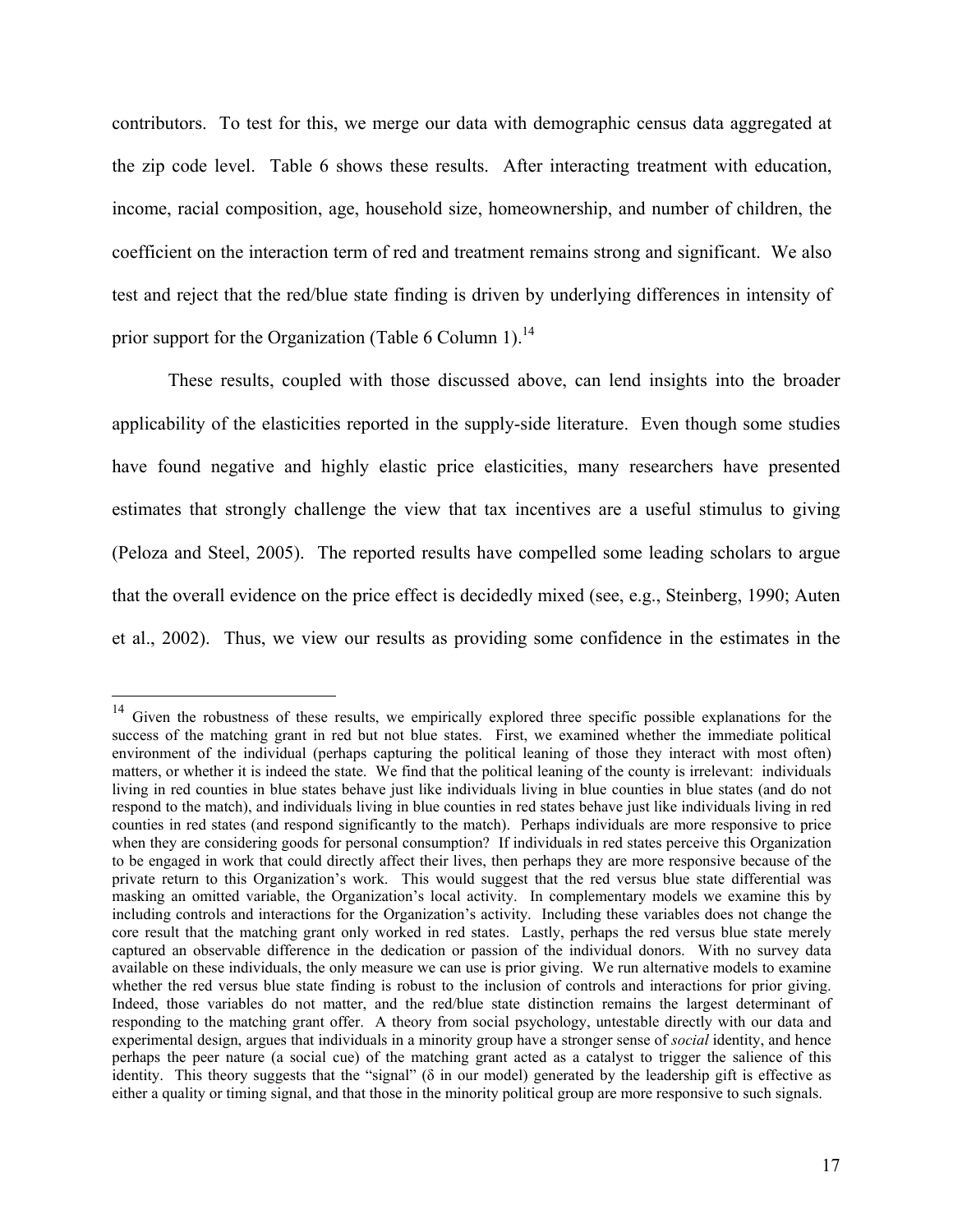most recent literature, but they serve to highlight that wide context-specific variation exists, not only based on demographics (e.g., income) but also on the timing and quality signal value of leadership gifts.

## **III. Conclusions**

The supply side of the economics of charity typically utilizes a model of charitable giving that treats donations no differently than any other purchase the consumer makes. In this view, changes in tax deductibility emulate a change in the price of donating. This study pushes this literature in a new direction by focusing on the price effects on the demand side of charitable fundraising. In particular, we explore large price deviations by liberally changing the match rate in an actual charitable fundraising field experiment that targeted over 50,000 donors.

Several insights emerge. For example, we find that using leadership gifts as a matching offer considerably increases both the revenue per solicitation and the probability that an individual donates. This finding supports the anecdotal evidence among fundraising consultants on the efficacy of a matching mechanism. Yet, at odds with the conventional wisdom, we find that larger match ratios (i.e., \$3:\$1 and \$2:\$1) relative to smaller match ratios (\$1:\$1) have no additional impact. This result directly refutes the integrity of using larger match ratios, and stands in sharp contrast to current fundraising practices. In this light, our results have practical import.

Our data also provide a test of an important method used in cost-benefit analysis. Costbenefit analysis remains the hallmark of public policy decision making. Indeed, in the U.S. President Clinton's Executive Order 12866, which reaffirmed the earlier executive order from the Reagan Administration, requires that federal agencies consider costs, benefits, and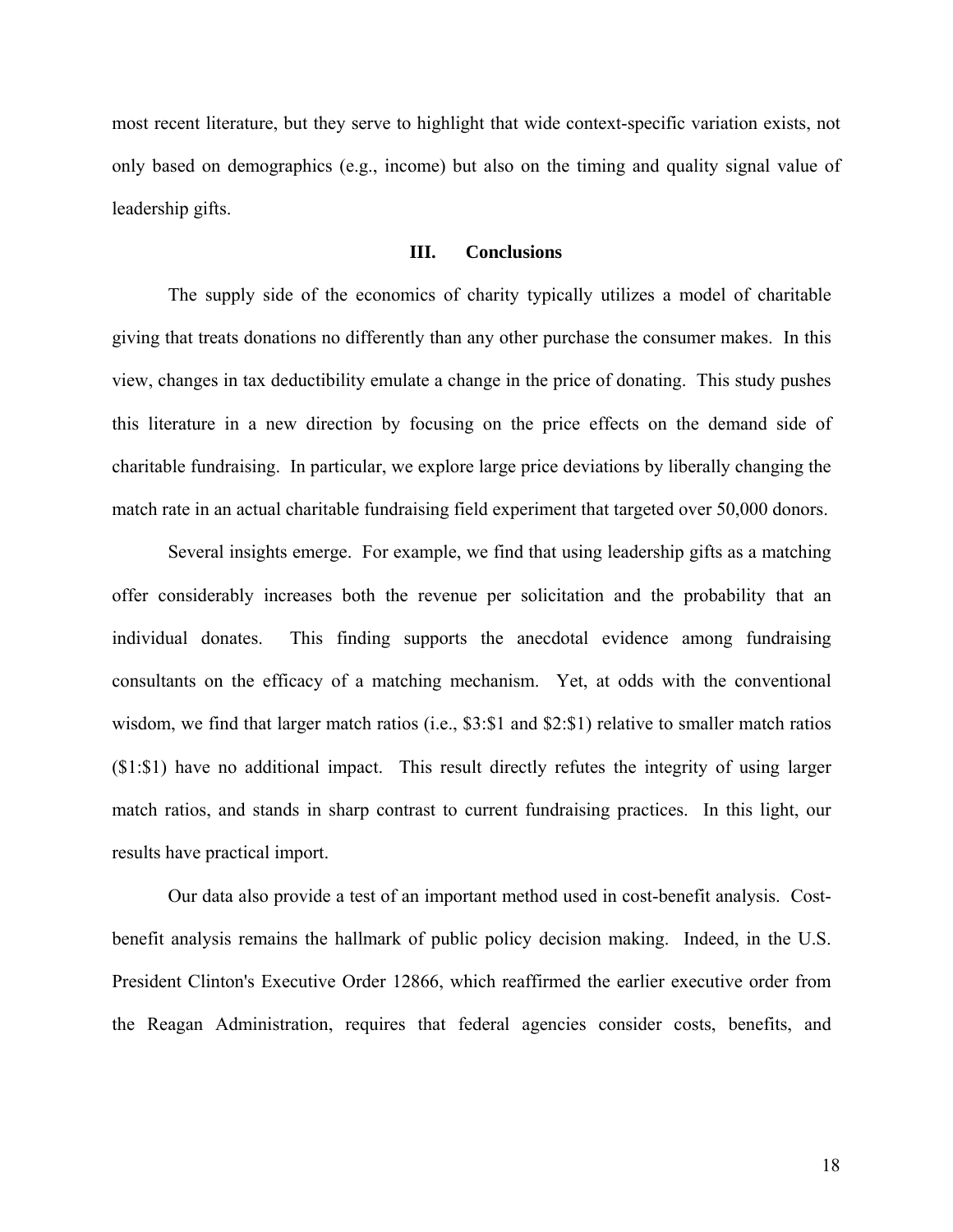economic impacts of regulations prior to their implementation.<sup>15</sup> Estimation of benefits has been controversial, but the state of the art method is a stated preference approach (e.g., contingent valuation) if the total economic value (use and non-use) of a non-marketed good or service is sought. This approach has been criticized for several reasons, but perhaps most importantly for its hypothetical nature and the fact that few contingent studies pass a formal "scope" test (see, e.g. Diamond and Hausman, 1992; Kahneman and Knetsch, 1992). To the best of our knowledge, our data represent a first attempt to explore the "scope" of a public good that is actually provided in a naturally-occurring environment. In this regard, our data are consistent with the insensitivities observed in the CVM literature.

Finally, from a theoretical viewpoint, while our model provides insights into some of our results, the size and starkness of the differential response rate suggests that further theory would be useful. Future research in political psychology and social identity can help us better understand why the matching grant works in red states but not blue states.<sup>16</sup> Furthermore, in light of the fact that Feldstein (1975) shows that price elasticities vary among the types of charitable organizations, it is important to explore whether, and to what extent, our results on heterogeneous spatial treatment effects are robust to other charity types such as religious, educational, and environmental organizations. Perhaps the nature of an organization's activities influences whether donors contribute to gain "moral satisfaction" or to increase the provision of

<sup>&</sup>lt;sup>15</sup> The more than 100 federal agencies issue approximately 4,500 new rulemaking notices each year. About 25 percent of those 4,500 are significant enough to warrant Office of Management and Budget review. Of those, about 50-100 per year meet the necessary condition of being "economically significant" (more than \$100 million in *either* yearly benefits or costs). Every economically significant proposal receives a formal analysis of the benefits and costs by the agency.

 $16$  For example, our finding could be a political analog to the racial "acting white" phenomenon discussed in Austen-Smith and Fryer (2006). The "acting white" phenomenon (being socially sanctioned for performing well in school) occurs when blacks are in the minority in a school. Even if minority status makes one's political identity stronger, this is not sufficient to generate our result (in fact, as-is, that may argue that those in red states should give more on average than those in blue states, all else equal, but we find the opposite). To fit our setting, one must also argue that this identity is latent (perhaps out of frustration with their local political outcomes), and then primed by the stimuli of the matching grant offer.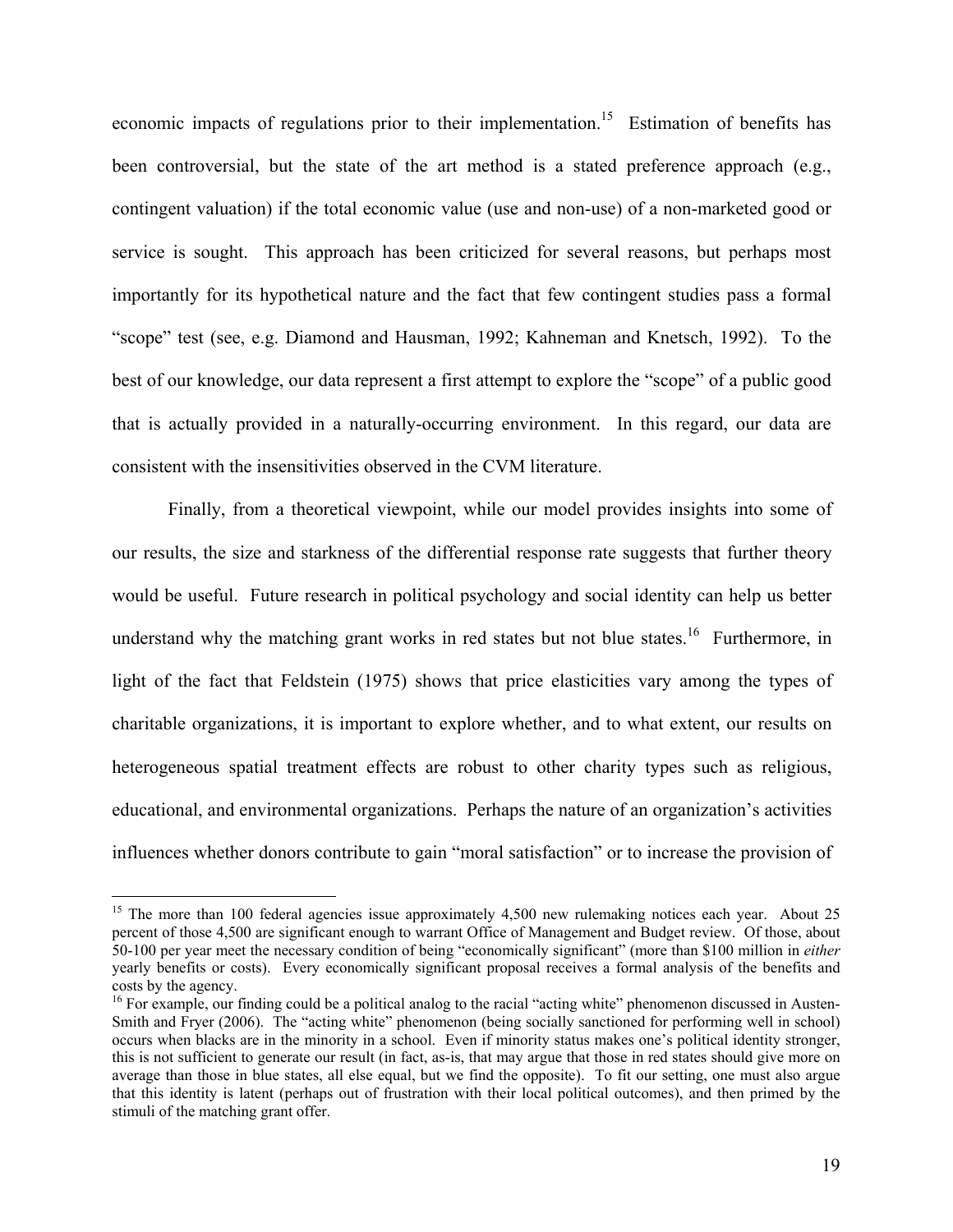the public good. As our model predicts, the motive of the donor will lead to significantly different response rates to manipulations of the price of the public good.

These results highlight the usefulness of potential future research examining the relative strength of non-price effects. The fact that responsiveness to a matching grant is partly determined by the political environment, rather than the economics of the matching grant itself, is important and consistent with recent work that reveals the relative importance of noneconomic factors in driving decision-making in charitable giving (Landry, Lange et al. 2006) and consumer credit (Bertrand, Karlan et al. 2005). Manipulations that make salient the importance or effectiveness of a gift can generate further donations (Vesterlund, 2003). Clearly, further work is necessary to understand which signals generate such effects. Such work will inform both positive and normative issues in economics. Further, such results will be useful for theorists and empiricists interested in obtaining deeper insights about the motivations behind the provision of public goods, as well as to non-profits interested in improving their fundraising practices.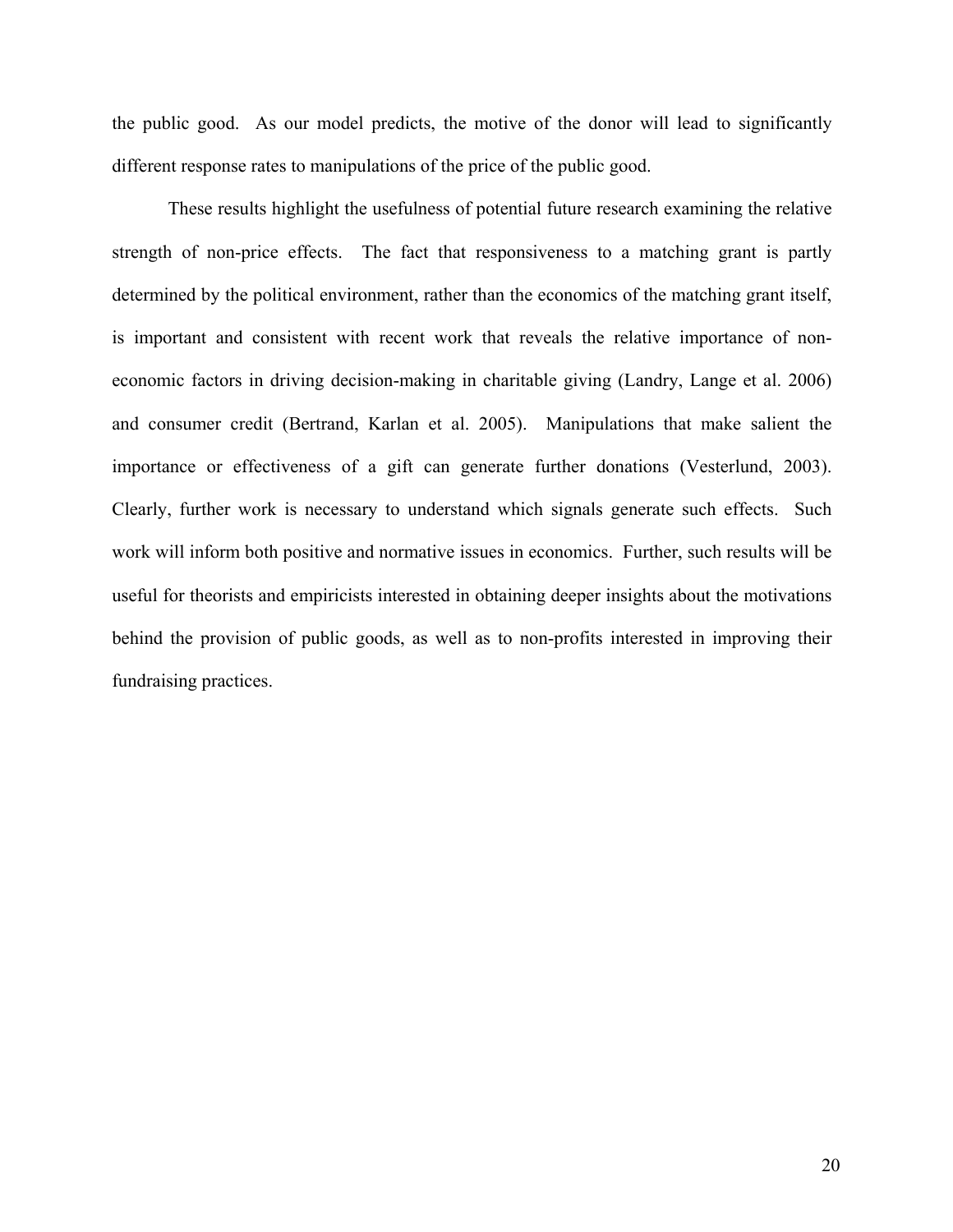## **References**

- Akerlof, George A. (1982), "Labor Contracts as Partial Gift Exchange," *Quarterly Journal of Economics, 97*(4), pp. 543-569.
- Andreoni, James. (1989), "Giving with Impure Altruism: Applications to Charity and Ricardian Equivalence." *Journal of Political Economy* 97: 1147-1458.
- Andreoni, James. (1990), "Impure Altruism, and Donations to Public Goods: A Theory of Warm-Glow Giving." *Economic Journal* 100: 464-477.
- Andreoni, James. (1995), "Cooperation in Public Goods Experiments: Kindness or Confusion?" *American Economic Review* 85(4): 891-904.
- Andreoni, James. (1998), Toward a Theory of Charitable Fund-Raising. *Journal of Political Economy*, 106(6): 1186-1213.
- Andreoni, James. (2004). "Philanthropy." In "Handbook of Giving, Reciprocity, and Altruism, L.A. Gerard-Varet, S.C, Kolm, and J.M. Ythier, Editors.
- Andreoni, James. (2005). Leadership Giving in Charitable Fundraising. *Journal of Public Economic Theory*, forthcoming.
- Andreoni, James., Gale, W. G., and Scholz, J. K. (1996). Charitable Contributions of Time and Money. University of Wisconsin – Madison Working Paper.
- Andreoni, J. and J. Miller (2002). "Giving According to GARP: An Experimental Test of the Consistency of Preferences for Altruism." Econometrica 70(2): 737-753.
- Anderson, D. and R. Beier (1999), "The Effect of a State Tax Credit on Giving to Community Foundations." *American Economist* 43(2): 66–72.
- Austen-Smith, D. and R. Fryer, Jr. (2006). "An Economic Analysis of `Acting White'." Quarterly Journal of Economics forthcoming.
- Auten, G., H. Sieg, C.T. Clotfelter. 2002. "Charitable Giving, Income and Taxes: An Analysis of Panel Data." *American Economic Review*, 92: 371-82.
- Baron, J. and J. D. Greene, (1996). "Determinants of insensitivity to quantity in valuation of public goods." *Journal of Experimental Psychology* 2: 107-125.
- Becker, G.S. (1974). "A Theory of Social Interactions," *Journal of Political Economy*, 82:1063- 1093.
- Bernheim, B.D. (1994), "A Theory of Conformity." *Journal of Political Economy*, *102*(5), pp. 841- 877.
- Bertrand, M., D. Karlan, S. Mullainathan, E. Shafir and J. Zinman (2005), "What's Psychology Worth? A Field Experiment in Consumer Credit Market," Yale University Economic Growth Center Discussion Paper. 918.
- Clotfelter, C. (1985). Federal Tax Policy and Charitable Giving. Chicago, IL, University of Chicago Press.
- Colombo, J. (2001). "The Marketing of Philanthropy and the Charitable Contributions Deduction: Integrating Theories for the Deduction and Tax Exemption." *Wake Forest Law Review* 36: 657-704.
- Cornes R. and T. Sandler (1984). "Easy Riders, Joint Production and Public Goods." *Economic Journal* 94:580-598.
- Diamond, P. A. and J. A. Hausman (1994). "Contingent Valuation: Is Some Number Better than No Number?" *Journal of Economic Perspectives* 8(4): 45-64.
- Dove K.E. (2000), Conducting a Successful Capital Campaign. 2nd edition. San Francisco, Jossey- Bass. 510pp.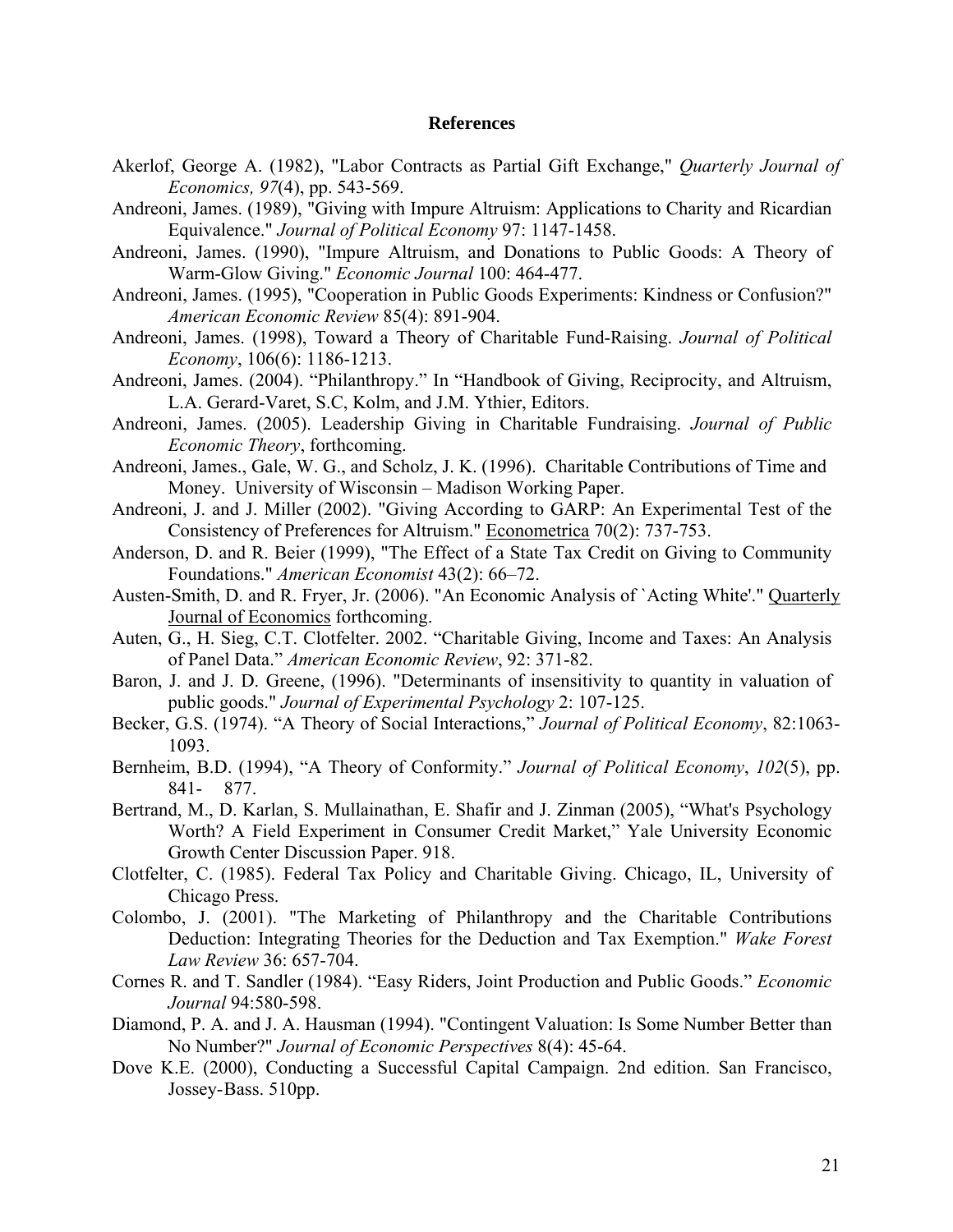- Eckel, Catherine C. and Phillip J. Grossman (2003), "Rebate versus Matching: Does How We Subsidize Charitable Contributions Matter?," *Journal of Public Economics*, 87, 681– 701.
- Feldstein, M. (1975), "The Income Tax and Charitable Contributions: Part II- The Impact on Religious, Educational and Other Organizations." *National Tax Journal* 28(2): 209-226.
- Frey, B. S. and S. Meier (2004), "Social Comparisons and Pro-social Behavior: Testing "Conditional Cooperation" in a Field Experiment." *American Economic Review* 94(5): 1717-1722.
- Harrison, G. and John. A. List (2004), "Field Experiments." *Journal of Economic Literature*  XLII: 1009-1055.
- Kahneman, D. and J. L. Knetsch (1992), "Valuing Public Goods: The Purchase of Moral Satisfaction." *Journal of Environmental Economics and Management* 22: 57-70.
- Kingma, B. R. (1989), "An Accurate Measurement of the Crowd-Out Effect, Income Effect, and Price Effect for Charitable Contributions." *Journal of Political Economy* 97:1197-1207.
- Laffont, Jean-Jacques (1975), "Macroeconomic Constraints, Economic Efficiency and Ethics: An Introduction to Kantian Economics," *Economica*, *42*(168), pp. 430-437.
- Landry, C., A. Lange, J.A. List, M.K. Price, and Nicholas Rupp (2006), "Toward an Understanding of the Economics of Charity: Evidence from a Field Experiment," *Quarterly Journal of Economics*, 121(2) forthcoming.
- Lankford, H., and James Wyckoff (1992). "Primary and Secondary School Choice Among Public and Religious Alternatives." *Economics of Education Review* 11(4): 317–337.
- Lindahl, W. E. (1995), "The major gift donor relationship: An analysis of donors and contributions." *Nonprofit Management & Leadership,* 5(4), 411-432.
- List, J.A. and D. Lucking-Reiley (2002), "The effects of seed money and refunds on charitable giving: experimental evidence from a University capital campaign," *Journal of Political Economy* 110, 215-233.
- Manzoor, Sonia H. and Straub, John D. (2005), "The robustness of Kingma's crowd-out estimate: Evidence from new data on contributions to public radio." *Public Choice* 123: 463-476.
- Peloza, J. a. P. S. (2005), "The Price Elasticities of Charitable Contributions: A Meta-Analysis." *Journal of Public Policy & Marketing* 24(2): 260-272.
- Randolph, W.C. (1995), "Dynamic Income, Progressive Taxes, and the Timing of Charitable Contributions," *Journal of Political Economy* 103: 709-38.
- Ribar, C.D. and M.O. Wilhelm (2002). "Altruistic and Joy-of-Giving Motivations in Charitable Behavior." *Journal of Political Economy* 110: 425-457.
- Sen, Amartya K. (1977), "Rational Fools: A Critique of the Behavioral Foundations of Economic Theory," *Journal of Philosophy and Public Affairs*, *6*, pp. 317-44.
- Steinberg, R. (1987), "Voluntary Donations and Public Expenditures in A Federalist System." *American Economic Review* 77: 24-36.
- Sugden, Robert. (1984), "Reciprocity: The Supply of Public Goods Through Voluntary Contributions." *Economic Journal 94,* pp. 772-787.
- Sullivan, A. (2002), "Affair of the Heart." Barron's 82(49): 28-29.
- Steinberg, Richard (1990), "Taxes and Giving: New Findings" *Voluntas,* 1(2), 61-79.
- Taussig, M. (1967), "Economic Aspects of the Personal Income Tax Treatment of Charitable Contricutions." *National Tax Journal* 20(1): 1-19.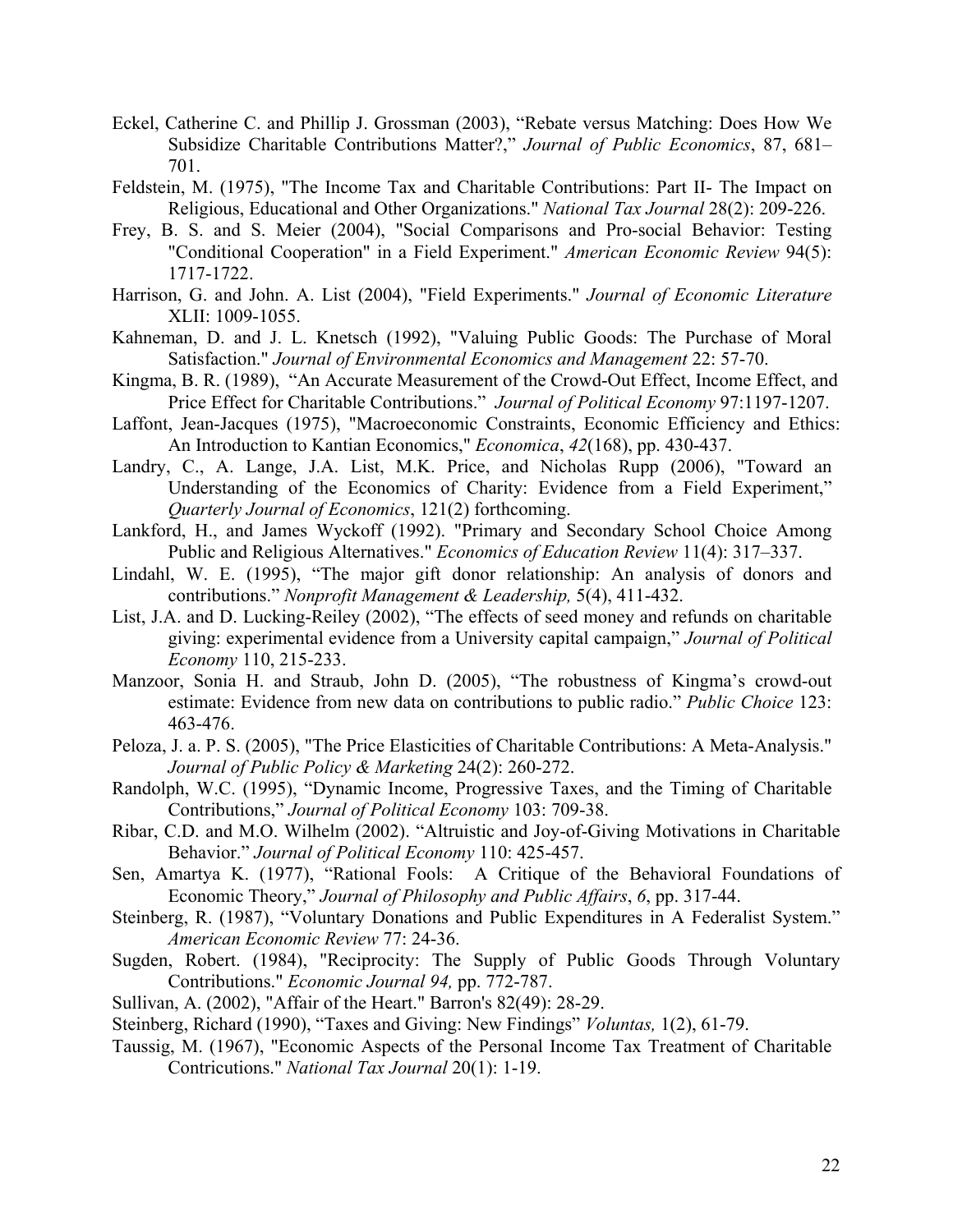Vesterlund, Lise (2003), "The Informational Value of Sequential Fundraising." *Journal of Public Economics* 87: 627-657.

Warwick, M. (2003), *Testing, Testing, 1, 2, 3.* San Francisco, CA, Jossey-Bass.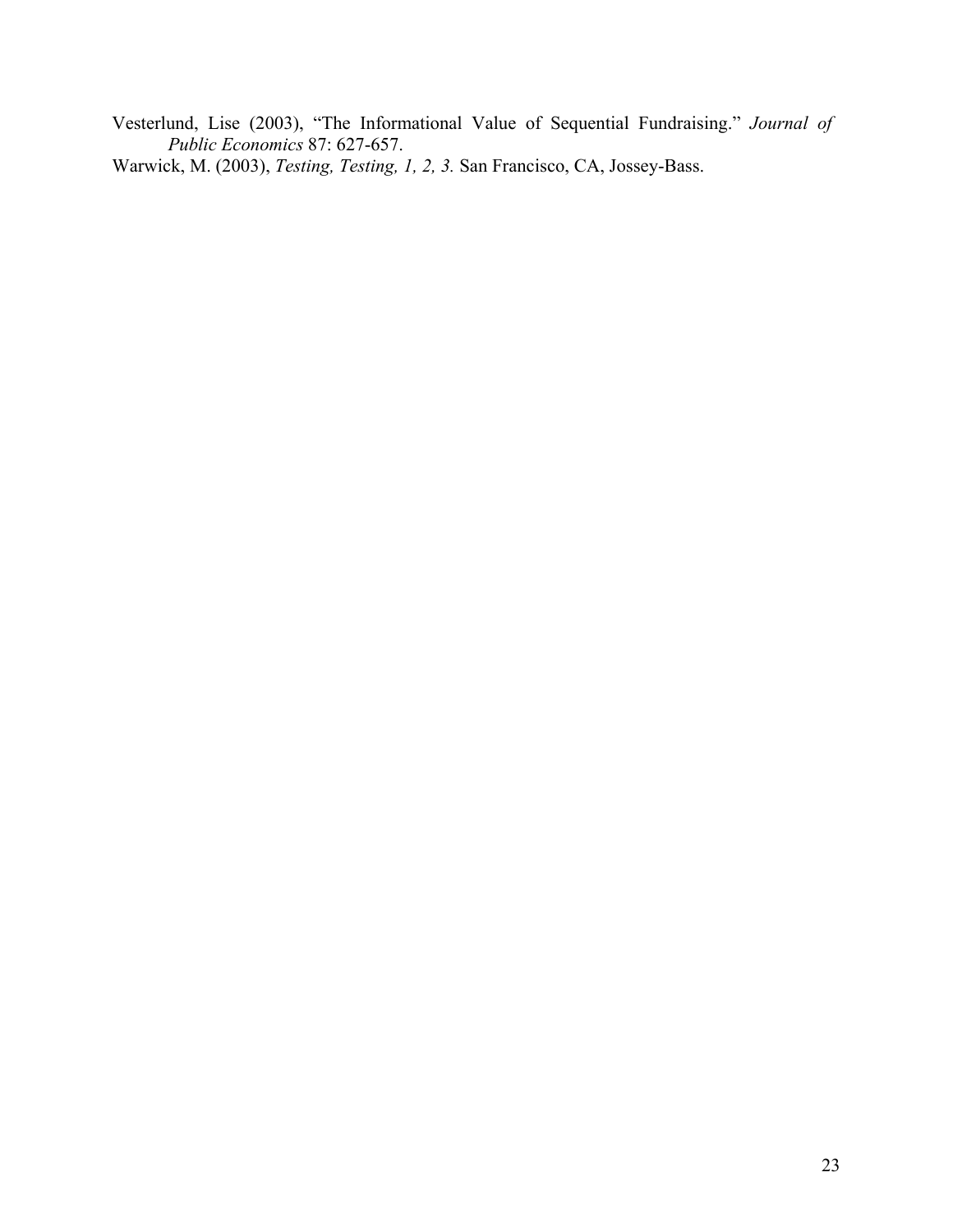| Table 1: Summary Statistics<br>Mean and Standard Deviations |          |                  |                  |  |  |  |  |  |  |
|-------------------------------------------------------------|----------|------------------|------------------|--|--|--|--|--|--|
|                                                             | All      | Treatment        | Control          |  |  |  |  |  |  |
|                                                             | (1)      | (2)              | (3)              |  |  |  |  |  |  |
| <b>STATE AND COUNTY</b>                                     |          |                  |                  |  |  |  |  |  |  |
| Red state                                                   | 0.511    | 0.514            | 0.505            |  |  |  |  |  |  |
|                                                             | (0.500)  | (0.500)          | (0.500)          |  |  |  |  |  |  |
| Red county                                                  | 0.510    | 0.512            | 0.507            |  |  |  |  |  |  |
|                                                             | (0.500)  | (0.500)          | (0.500)          |  |  |  |  |  |  |
| <b>LEGAL</b>                                                |          |                  |                  |  |  |  |  |  |  |
| Non litigation                                              | 2.474    | 2.485            | 2.453            |  |  |  |  |  |  |
|                                                             | (1.962)  | (1.966)          | (1.953)          |  |  |  |  |  |  |
| Cases                                                       | 1.500    | 1.499            | 1.502            |  |  |  |  |  |  |
|                                                             | (1.155)  | (1.157)          | (1.152)          |  |  |  |  |  |  |
| <b>MEMBER ACTIVITY</b>                                      |          |                  |                  |  |  |  |  |  |  |
| # of months since last donation                             | 13.007   | 13.012           | 12.998           |  |  |  |  |  |  |
|                                                             | (12.081) | (12.086)         | (12.074)         |  |  |  |  |  |  |
| Highest previous contribution                               | 59.385   | 59.597           | 58.960           |  |  |  |  |  |  |
|                                                             | (71.177) | (73.052)         | (67.269)         |  |  |  |  |  |  |
| # of prior donations                                        | 8.039    | 8.035            | 8.047            |  |  |  |  |  |  |
|                                                             | (11.394) | (11.390)         | (11.404)         |  |  |  |  |  |  |
| # of years since initial donation                           | 6.098    | 6.078            | 6.136            |  |  |  |  |  |  |
|                                                             | (5.503)  | (5.442)          | (5.625)          |  |  |  |  |  |  |
| % already donated in 2005                                   | 0.523    | 0.523            | 0.524            |  |  |  |  |  |  |
|                                                             | (0.499)  | (0.499)          | (0.499)          |  |  |  |  |  |  |
| Female                                                      | 0.278    | 0.275            | 0.283            |  |  |  |  |  |  |
|                                                             | (0.448)  |                  |                  |  |  |  |  |  |  |
|                                                             | 0.092    | (0.447)<br>0.091 | (0.450)<br>0.093 |  |  |  |  |  |  |
| Couple                                                      |          |                  |                  |  |  |  |  |  |  |
|                                                             | (0.289)  | (0.288)          | (0.290)          |  |  |  |  |  |  |
| <b>CENSUS DEMOGRAPHICS</b>                                  |          |                  |                  |  |  |  |  |  |  |
| Proportion white                                            | 0.830    | 0.831            | 0.830            |  |  |  |  |  |  |
|                                                             | (0.172)  | (0.171)          | (0.173)          |  |  |  |  |  |  |
| Proportion black                                            | 0.062    | 0.061            | 0.062            |  |  |  |  |  |  |
|                                                             | (0.123)  | (0.122)          | (0.125)          |  |  |  |  |  |  |
| Proportion aged between 18 - 39 yea                         | 0.297    | 0.297            | 0.298            |  |  |  |  |  |  |
|                                                             | (0.132)  | (0.132)          | (0.132)          |  |  |  |  |  |  |
| Average household size                                      | 1.994    | 1.999            | 1.986            |  |  |  |  |  |  |
|                                                             | (1.001)  | (0.998)          | (1.006)          |  |  |  |  |  |  |
| Observations                                                | 50,083   | 33,396           | 16,687           |  |  |  |  |  |  |

Non litigation is the count of incidences relevant to this organization from each state reported in 2004-2005 (values range from zero to six) in the organization's monthly newsletter to donors. "Court cases" is the count of court cases from each state in 2004-2005 in which the organization was involved (values ranges from zero to four).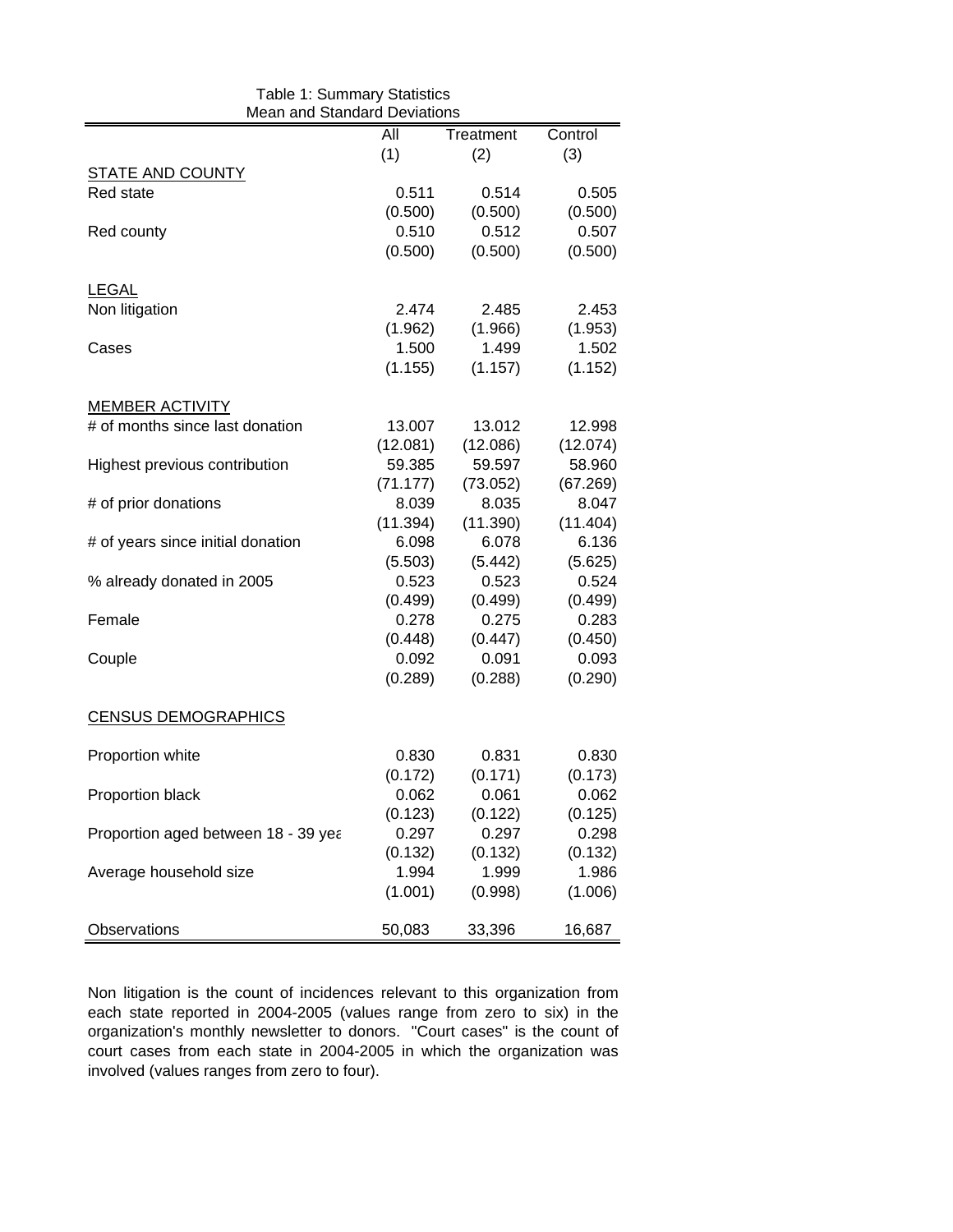|                                                |         |           |         | Table 2: Mean Responses<br>Mean and Standard Errors |         |          |          |           |          |         |                       |         |
|------------------------------------------------|---------|-----------|---------|-----------------------------------------------------|---------|----------|----------|-----------|----------|---------|-----------------------|---------|
|                                                |         |           |         |                                                     |         |          | Match    |           |          |         |                       |         |
|                                                |         |           |         | Ratio                                               |         |          |          | Threshold |          |         | <b>Example Amount</b> |         |
|                                                | Control | Treatment | 1:1     | 2:1                                                 | 3:1     | \$25,000 | \$50,000 | \$100,000 | Unstated | Low     | Medium                | High    |
| Implied price of \$1 of public good:           | 1.00    | 0.36      | 0.50    | 0.33                                                | 0.25    | 0.36     | 0.36     | 0.36      | 0.36     | 0.36    | 0.36                  | 0.36    |
| <b>PANEL A</b>                                 | (1)     | (2)       | (3)     | (4)                                                 | (5)     | (6)      | (7)      | (8)       | (9)      | (10)    | (11)                  | (12)    |
| Response rate                                  | 0.018   | 0.022     | 0.021   | 0.023                                               | 0.023   | 0.022    | 0.022    | 0.022     | 0.022    | 0.021   | 0.022                 | 0.023   |
|                                                | (0.001) | (0.001)   | (0.001) | (0.001)                                             | (0.001) | (0.002)  | (0.002)  | (0.002)   | (0.002)  | (0.001) | (0.001)               | (0.001) |
| Dollars given, unconditional                   | 0.813   | 0.967     | 0.937   | 1.026                                               | 0.938   | 1.060    | 0.889    | 0.903     | 1.015    | 0.914   | 1.004                 | 0.983   |
|                                                | (0.063) | (0.049)   | (0.089) | (0.089)                                             | (0.077) | (0.109)  | (0.091)  | (0.084)   | (0.106)  | (0.080) | (0.091)               | (0.084) |
| Dollars given, conditional on giving           | 45.540  | 43.872    | 45.143  | 45.337                                              | 41.252  | 49.172   | 39.674   | 41.000    | 45.815   | 43.107  | 45.239                | 43.251  |
|                                                | (2.397) | (1.549)   | (3.099) | (2.725)                                             | (2.222) | (3.522)  | (2.900)  | (2.336)   | (3.475)  | (2.557) | (2.932)               | (2.542) |
| Dollars raised per letter, not including match | 0.81    | 0.97      | 0.94    | 1.03                                                | 0.94    | 1.06     | 0.89     | 0.90      | 1.01     | 0.91    | 1.00                  | 0.98    |
| Dollars raised per letter, including match     | 0.81    | 2.90      | 1.87    | 3.08                                                | 3.75    | 3.32     | 2.63     | 2.65      | 2.99     | 2.83    | 2.92                  | 2.96    |
| Observations                                   | 16,687  | 33,396    | 11,133  | 11,134                                              | 11,129  | 8,350    | 8,345    | 8,350     | 8,351    | 11,134  | 11,133                | 11,129  |
| <b>PANEL B: Blue States</b>                    |         |           |         |                                                     |         |          |          |           |          |         |                       |         |
| Response rate                                  | 0.020   | 0.021     | 0.021   | 0.022                                               | 0.021   | 0.020    | 0.022    | 0.022     | 0.020    | 0.019   | 0.022                 | 0.022   |
|                                                | (0.001) | (0.001)   | (0.002) | (0.002)                                             | (0.002) | (0.002)  | (0.002)  | (0.002)   | (0.002)  | (0.002) | (0.002)               | (0.002) |
| Dollars given, unconditional                   | 0.897   | 0.895     | 0.885   | 0.974                                               | 0.826   | 0.884    | 0.912    | 0.900     | 0.884    | 0.796   | 0.950                 | 0.939   |
|                                                | (0.086) | (0.059)   | (0.102) | (0.110)                                             | (0.091) | (0.115)  | (0.127)  | (0.110)   | (0.116)  | (0.094) | (0.108)               | (0.102) |
| Dollars given, conditional on giving           | 44.781  | 42.444    | 42.847  | 44.748                                              | 39.635  | 43.204   | 41.091   | 41.236    | 44.469   | 41.516  | 43.194                | 42.503  |
|                                                | (2.914) | (1.866)   | (3.356) | (3.456)                                             | (2.838) | (3.716)  | (4.227)  | (3.093)   | (3.806)  | (3.283) | (3.364)               | (3.063) |
|                                                |         |           |         |                                                     |         |          |          |           |          |         |                       |         |
| Dollars raised per letter, not including match | 0.90    | 0.89      | 0.88    | 0.97                                                | 0.83    | 0.88     | 0.91     | 0.90      | 0.88     | 0.80    | 0.95                  | 0.94    |
| Dollars raised per letter, including match     | 0.90    | 2.66      | 1.77    | 2.92                                                | 3.30    | 2.83     | 2.72     | 2.50      | 2.60     | 2.38    | 2.78                  | 2.82    |
| <b>Observations</b>                            | 10,029  | 19,777    | 6,634   | 6,569                                               | 6,574   | 5,035    | 4.954    | 4.856     | 4,932    | 6,574   | 6,550                 | 6,653   |
| <b>PANEL C: Red States</b>                     |         |           |         |                                                     |         |          |          |           |          |         |                       |         |
| Response rate                                  | 0.015   | 0.023     | 0.021   | 0.024                                               | 0.026   | 0.023    | 0.023    | 0.022     | 0.025    | 0.024   | 0.022                 | 0.024   |
|                                                | (0.001) | (0.001)   | (0.002) | (0.002)                                             | (0.002) | (0.003)  | (0.003)  | (0.002)   | (0.003)  | (0.002) | (0.002)               | (0.002) |
| Dollars given, unconditional                   | 0.687   | 1.064     | 0.987   | 1.103                                               | 1.101   | 1.330    | 0.856    | 0.874     | 1.206    | 1.086   | 1.082                 | 1.023   |
|                                                | (0.093) | (0.085)   | (0.157) | (0.148)                                             | (0.135) | (0.212)  | (0.127)  | (0.124)   | (0.199)  | (0.141) | (0.158)               | (0.141) |
| Dollars given, conditional on giving           | 47.113  | 45.490    | 47.667  | 46.110                                              | 43.161  | 57.156   | 37.649   | 39.584    | 47.330   | 44.929  | 48.097                | 43.519  |
|                                                | (4.232) | (2.607)   | (5.848) | (4.392)                                             | (3.507) | (6.485)  | (3.643)  | (3.462)   | (6.039)  | (4.005) | (5.234)               | (4.318) |
| Dollars raised per letter, not including match | 0.69    | 1.06      | 0.99    | 1.10                                                | 1.10    | 1.33     | 0.86     | 0.87      | 1.21     | 1.09    | 1.08                  | 1.02    |
| Dollars raised per letter, including match     | 0.69    | 3.23      | 1.97    | 3.31                                                | 4.40    | 4.08     | 2.51     | 2.80      | 3.57     | 3.48    | 3.11                  | 3.11    |
| Observations                                   | 6,648   | 13,594    | 4,490   | 4,557                                               | 4,547   | 3,309    | 3,385    | 3,487     | 3,413    | 4,549   | 4,579                 | 4,466   |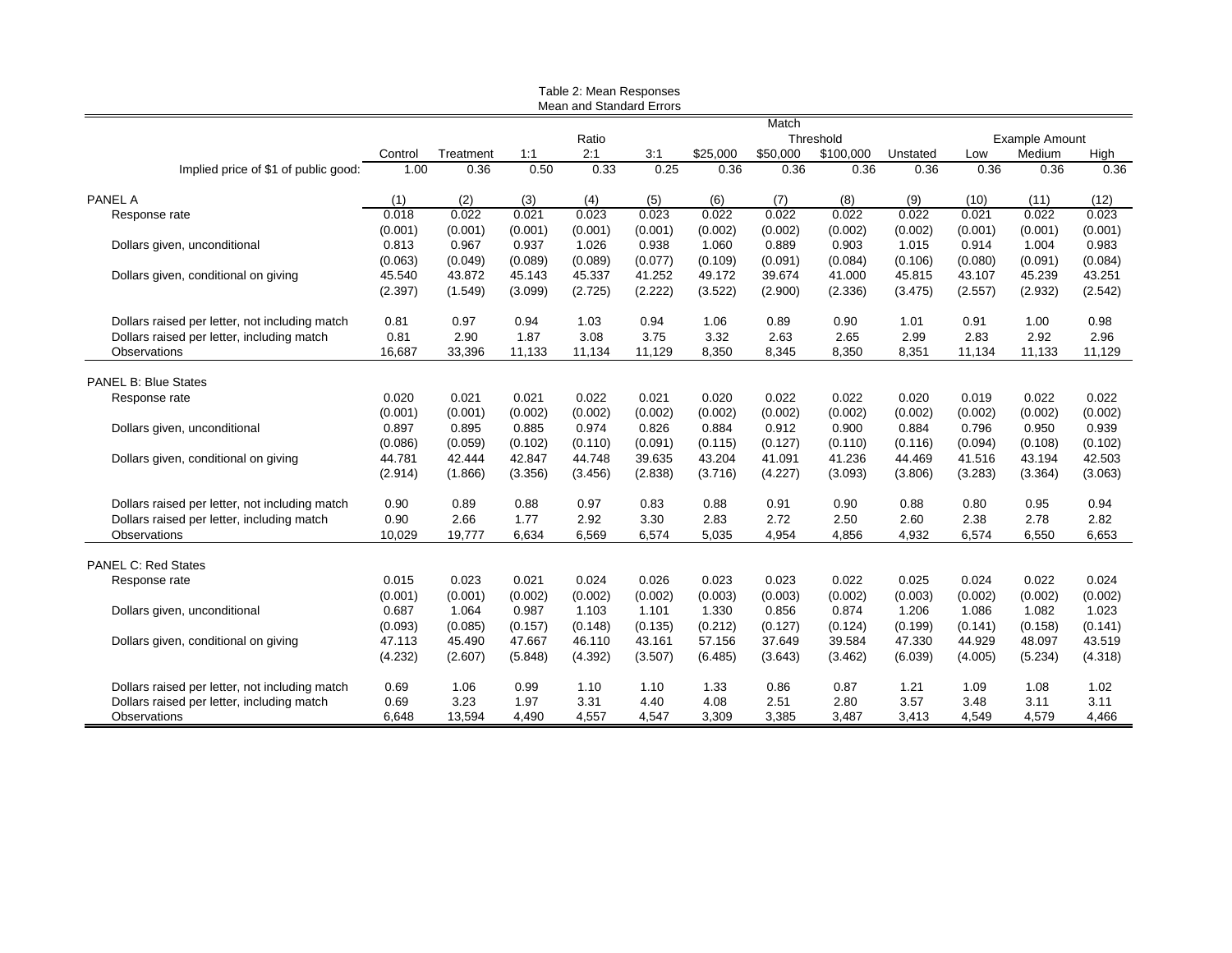| Probit, Dependent Variable = Donated (Binary) |            |          |                                 |                      |                           |          |                          |           |            |          |  |
|-----------------------------------------------|------------|----------|---------------------------------|----------------------|---------------------------|----------|--------------------------|-----------|------------|----------|--|
|                                               |            |          | <b>Below Median Prior Donor</b> |                      |                           |          | Above Median Prior Donor |           |            |          |  |
|                                               |            | All      |                                 | Already Gave in 2005 | Had Not Given Yet in 2005 |          | (<\$35)                  |           | $(>= $35)$ |          |  |
|                                               | [1]        | (2)      | (3)                             | (4)                  | (5)                       | (6)      | (7)                      | (8)       | (9)        | (10)     |  |
| Treatment                                     | $0.004***$ | 0.002    | $0.003**$                       | $-0.001$             | $0.005**$                 | 0.005    | $0.007***$               | 0.006     | 0.001      | $-0.001$ |  |
|                                               | (0.001)    | (0.002)  | (0.001)                         | (0.003)              | (0.002)                   | (0.004)  | (0.002)                  | (0.003)   | (0.002)    | (0.003)  |  |
| Treatment * 2:1 ratio                         |            | 0.002    |                                 | $-0.001$             |                           | 0.005    |                          | 0.003     |            | 0.001    |  |
|                                               |            | (0.002)  |                                 | (0.002)              |                           | (0.004)  |                          | (0.003)   |            | (0.003)  |  |
| Treatment * 3:1 ratio                         |            | 0.002    |                                 | $-0.001$             |                           | 0.006    |                          | 0.004     |            | 0.000    |  |
|                                               |            | (0.002)  |                                 | (0.002)              |                           | (0.004)  |                          | (0.003)   |            | (0.003)  |  |
| Treatment * \$25,000 threshold                |            | $-0.001$ |                                 | 0.003                |                           | $-0.004$ |                          | $-0.005*$ |            | 0.004    |  |
|                                               |            | (0.002)  |                                 | (0.003)              |                           | (0.004)  |                          | (0.003)   |            | (0.003)  |  |
| Treatment * \$50,000 threshold                |            | 0.000    |                                 | 0.004                |                           | $-0.003$ |                          | 0.002     |            | $-0.002$ |  |
|                                               |            | (0.002)  |                                 | (0.003)              |                           | (0.004)  |                          | (0.003)   |            | (0.003)  |  |
| Treatment * \$100,000 threshold               |            | $-0.000$ |                                 | $0.006**$            |                           | $-0.006$ |                          | $-0.003$  |            | 0.003    |  |
|                                               |            | (0.002)  |                                 | (0.003)              |                           | (0.003)  |                          | (0.003)   |            | (0.003)  |  |
| Treatment * Medium Example Amount             |            | 0.001    |                                 | 0.003                |                           | $-0.001$ |                          | 0.001     |            | 0.001    |  |
|                                               |            | (0.002)  |                                 | (0.002)              |                           | (0.003)  |                          | (0.003)   |            | (0.003)  |  |
| Treatment * High Example Amount               |            | 0.001    |                                 | 0.002                |                           | 0.001    |                          | 0.002     |            | 0.001    |  |
|                                               |            | (0.002)  |                                 | (0.002)              |                           | (0.003)  |                          | (0.003)   |            | (0.003)  |  |
| Pseudo r-squared                              | 0.001      | 0.001    | 0.002                           | 0.005                | 0.001                     | 0.002    | 0.002                    | 0.004     | 0.000      | 0.001    |  |
| Observations                                  | 50083      | 50083    | 26217                           | 26217                | 23866                     | 23866    | 24727                    | 24727     | 25356      | 25356    |  |

Table 3: Primary Regression Results

Omitted subtreatments are 1:1 ratio, unstated threshold, and low example amount. Standard errors in parentheses. \* significant at 10%; \*\* significant at 5%; \*\*\* significant at 1%..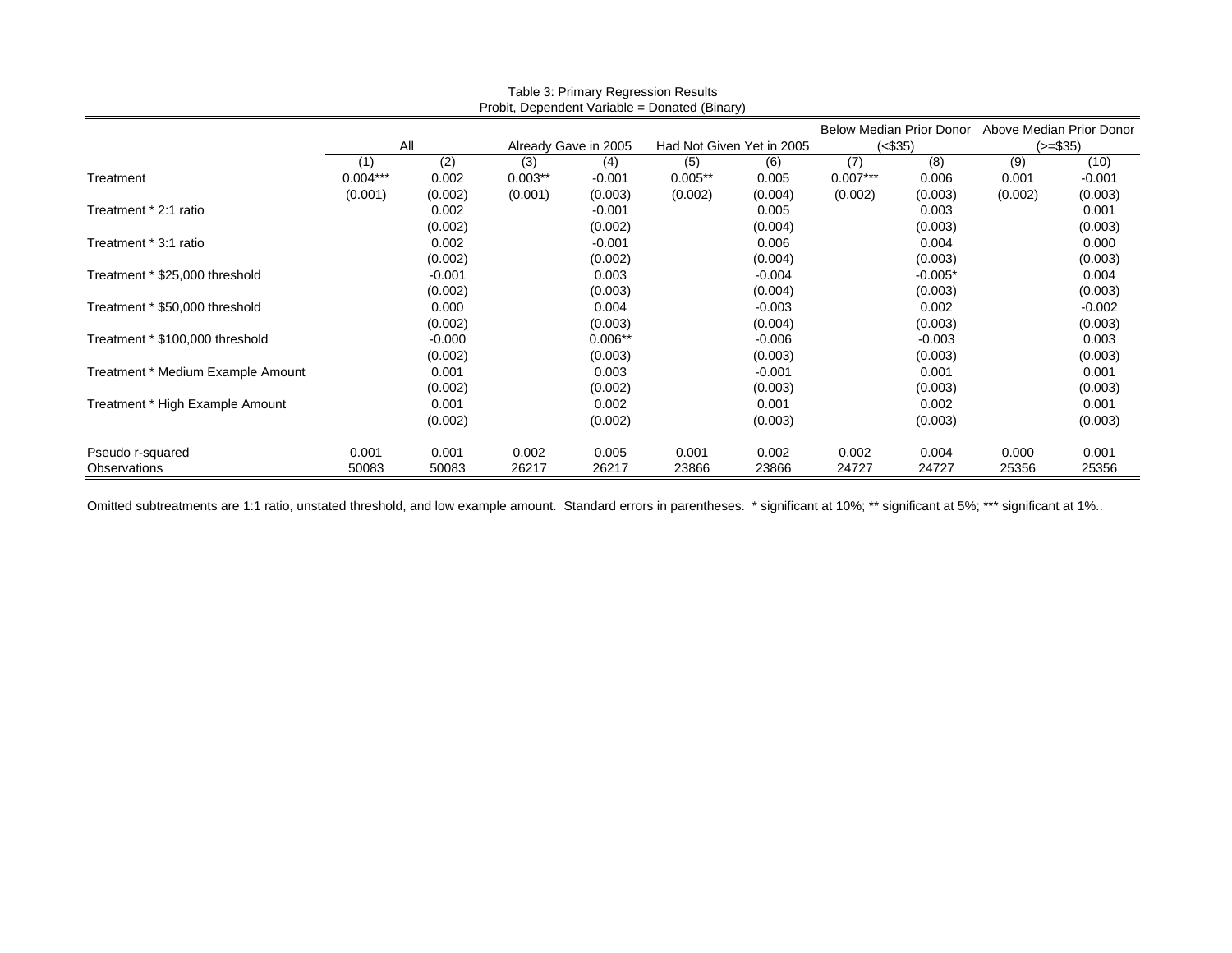|                                               | All        |            | <b>Already Gave</b><br>in 2005 |                     | Did Not Give<br>in 2005 |            | <b>Below Median Prior</b><br>Donor (<\$35) |                           | Above Median Prior<br>Donor (>=\$35) |            |
|-----------------------------------------------|------------|------------|--------------------------------|---------------------|-------------------------|------------|--------------------------------------------|---------------------------|--------------------------------------|------------|
|                                               | (1)        | (2)        | (3)                            | (4)                 | (5)                     | (6)        | (7)                                        | (8)                       | (9)                                  | (10)       |
| Treatment                                     | $0.154*$   | 0.118      | 0.152                          | 0.102               | 0.157                   | 0.142      | $0.222***$                                 | 0.108                     | 0.100                                | 0.153      |
|                                               | (0.083)    | (0.151)    | (0.093)                        | (0.170)             | (0.140)                 | (0.255)    | (0.067)                                    | (0.122)                   | (0.149)                              | (0.274)    |
| Treatment * 1:1 ratio                         |            | omitted    |                                | omitted             |                         | omitted    |                                            | omitted                   |                                      | omitted    |
| Treatment * 2:1 ratio                         |            | 0.089      |                                | $-0.027$            |                         | 0.216      |                                            | 0.134                     |                                      | 0.030      |
|                                               |            | (0.117)    |                                | (0.132)             |                         | (0.198)    |                                            | (0.095)                   |                                      | (0.211)    |
| Treatment * 3:1 ratio                         |            | 0.001      |                                | $-0.114$            |                         | 0.121      |                                            | 0.065                     |                                      | $-0.069$   |
|                                               |            | (0.117)    |                                | (0.132)             |                         | (0.197)    |                                            | (0.095)                   |                                      | (0.212)    |
| Treatment * unstated maximum amount           |            | omitted    |                                | omitted             |                         | omitted    |                                            | omitted                   |                                      | omitted    |
| Treatment * \$25,000 maximum amount           |            | 0.045      |                                | 0.024               |                         | 0.068      |                                            | $-0.051$                  |                                      | 0.127      |
|                                               |            | (0.135)    |                                | (0.152)             |                         | (0.228)    |                                            | (0.110)                   |                                      | (0.243)    |
| Treatment * \$50,000 maximum amount           |            | $-0.126$   |                                | 0.066               |                         | $-0.337$   |                                            | 0.073                     |                                      | $-0.320$   |
|                                               |            | (0.135)    |                                | (0.152)             |                         | (0.228)    |                                            | (0.109)                   |                                      | (0.245)    |
| Treatment * \$100,000 maximum amount          |            | $-0.111$   |                                | 0.046               |                         | $-0.289$   |                                            | $-0.074$                  |                                      | $-0.146$   |
|                                               |            | (0.135)    |                                | (0.152)             |                         | (0.228)    |                                            | (0.109)                   |                                      | (0.244)    |
| Treatment * Low Example Amount                |            | omitted    |                                | omitted             |                         | omitted    |                                            | omitted                   |                                      | omitted    |
| Treatment * Medium Example Amount             |            | 0.090      |                                | $0.220*$            |                         | $-0.053$   |                                            | 0.084                     |                                      | 0.092      |
|                                               |            | (0.117)    |                                | (0.132)             |                         | (0.197)    |                                            | (0.095)                   |                                      | (0.212)    |
| Treatment * High Example Amount               |            | 0.069      |                                | $-0.032$            |                         | 0.179      |                                            | 0.098                     |                                      | 0.038      |
|                                               |            | (0.117)    |                                | (0.132)             |                         | (0.197)    |                                            | (0.095)                   |                                      | (0.212)    |
| Constant                                      | $0.813***$ | $0.813***$ | $0.423***$                     | $0.423***$          | $1.241***$              | $1.241***$ | $0.405***$                                 | $0.405***$                | $1.202***$                           | $1.202***$ |
|                                               | (0.067)    | (0.067)    | (0.076)                        | (0.076)             | (0.114)                 | (0.114)    | (0.055)                                    | (0.055)                   | (0.121)                              | (0.121)    |
| R-squared                                     | 0.000      | 0.000      | 0.000                          | 0.000               | 0.000                   | 0.000      | 0.000                                      | 0.000                     | 0.000                                | 0.000      |
| Observations                                  | 50083      | 50083      | 26217                          | 26217               | 23866                   | 23866      | 24727                                      | 24727                     | 25356                                | 25356      |
| PANEL B: DOLLARS GIVEN, CONDITIONAL ON GIVING |            |            |                                | <b>Already Gave</b> | Did Not Give            |            |                                            | <b>Below Median Prior</b> | Above Median Prior                   |            |

| Table 4: Primary Regression Results       |
|-------------------------------------------|
| OLS, Dependent Variable = Dollars Donated |

|                                      | All       |                    | <b>Already Gave</b><br>in 2005 |                     | Did Not Give<br>in 2005 |                    | <b>Below Median Prior</b><br>Donor (<\$35) |                    | Above Median Prior<br>Donor (>=\$35) |                    |
|--------------------------------------|-----------|--------------------|--------------------------------|---------------------|-------------------------|--------------------|--------------------------------------------|--------------------|--------------------------------------|--------------------|
| Treatment                            | $-1.668$  | 0.686              | $-0.180$                       | 15.884              | $-2.425$                | $-3.419$           | 2.523                                      | $-0.526$           | 0.749                                | 12.942             |
| Treatment * 1:1 ratio                | (2.872)   | (5.036)<br>omitted | (6.571)                        | (11.781)<br>omitted | (3.104)                 | (5.426)<br>omitted | (2.162)                                    | (3.678)<br>omitted | (4.598)                              | (8.432)<br>omitted |
|                                      |           |                    |                                |                     |                         |                    |                                            |                    |                                      |                    |
| Treatment * 2:1 ratio                |           | $-0.138$           |                                | 4.720               |                         | $-0.862$           |                                            | 2.368              |                                      | $-1.228$           |
|                                      |           | (3.811)            |                                | (8.231)             |                         | (4.211)            |                                            | (2.762)            |                                      | (6.421)            |
| Treatment * 3:1 ratio                |           | $-4.112$           |                                | $-3.393$            |                         | $-3.637$           |                                            | $-0.742$           |                                      | $-4.689$           |
|                                      |           | (3.815)            |                                | (8.295)             |                         | (4.207)            |                                            | (2.746)            |                                      | (6.554)            |
| Treatment * unstated maximum amount  |           | omitted            |                                | omitted             |                         | omitted            |                                            | omitted            |                                      | omitted            |
| Treatment * \$25,000 maximum amount  |           | 3.711              |                                | $-12.250$           |                         | $8.181*$           |                                            | 3.740              |                                      | $-8.926$           |
|                                      |           | (4.385)            |                                | (10.464)            |                         | (4.695)            |                                            | (3.244)            |                                      | (7.320)            |
| Treatment * \$50.000 maximum amount  |           | $-6.160$           |                                | $-15.497$           |                         | $-5.443$           |                                            | 0.653              |                                      | $-10.915$          |
|                                      |           | (4.342)            |                                | (10.269)            |                         | (4.675)            |                                            | (2.983)            |                                      | (7.933)            |
| Treatment * \$100,000 maximum amount |           | $-4.868$           |                                | $-22.391**$         |                         | $-0.946$           |                                            | 0.114              |                                      | $-18.830**$        |
|                                      |           | (4.357)            |                                | (10.054)            |                         | (4.747)            |                                            | (3.145)            |                                      | (7.376)            |
| Treatment * Low Example Amount       |           | omitted            |                                | omitted             |                         | omitted            |                                            | omitted            |                                      | omitted            |
| Treatment * Medium Example Amount    |           | 2.631              |                                | 4.429               |                         | 1.392              |                                            | 2.615              |                                      | 0.906              |
|                                      |           | (3.822)            |                                | (8.446)             |                         | (4.198)            |                                            | (2.758)            |                                      | (6.454)            |
| Treatment * High Example Amount      |           | 0.284              |                                | $-12.605$           |                         | 5.000              |                                            | 1.833              |                                      | $-1.745$           |
|                                      |           | (3.789)            |                                | (8.722)             |                         | (4.103)            |                                            | (2.719)            |                                      | (6.438)            |
| Constant                             | 45.540*** | 45.540***          | 49.200***                      | 49.200***           | 44.309***               | 44.309***          | 22.134***                                  | 22.134***          | 68.946***                            | 68.946***          |
|                                      | (2.423)   | (2.422)            | (5.623)                        | (5.596)             | (2.605)                 | (2.599)            | (1.859)                                    | (1.864)            | (3.786)                              | (3.785)            |
| R-squared                            | 0.000     | 0.008              | 0.000                          | 0.035               | 0.001                   | 0.015              | 0.002                                      | 0.009              | 0.000                                | 0.016              |
| Observations                         | 1034      | 1034               | 280                            | 280                 | 754                     | 754                | 571                                        | 571                | 463                                  | 463                |

Standard errors in parentheses. \* significant at 10%; \*\* significant at 5%; \*\*\* significant at 1%.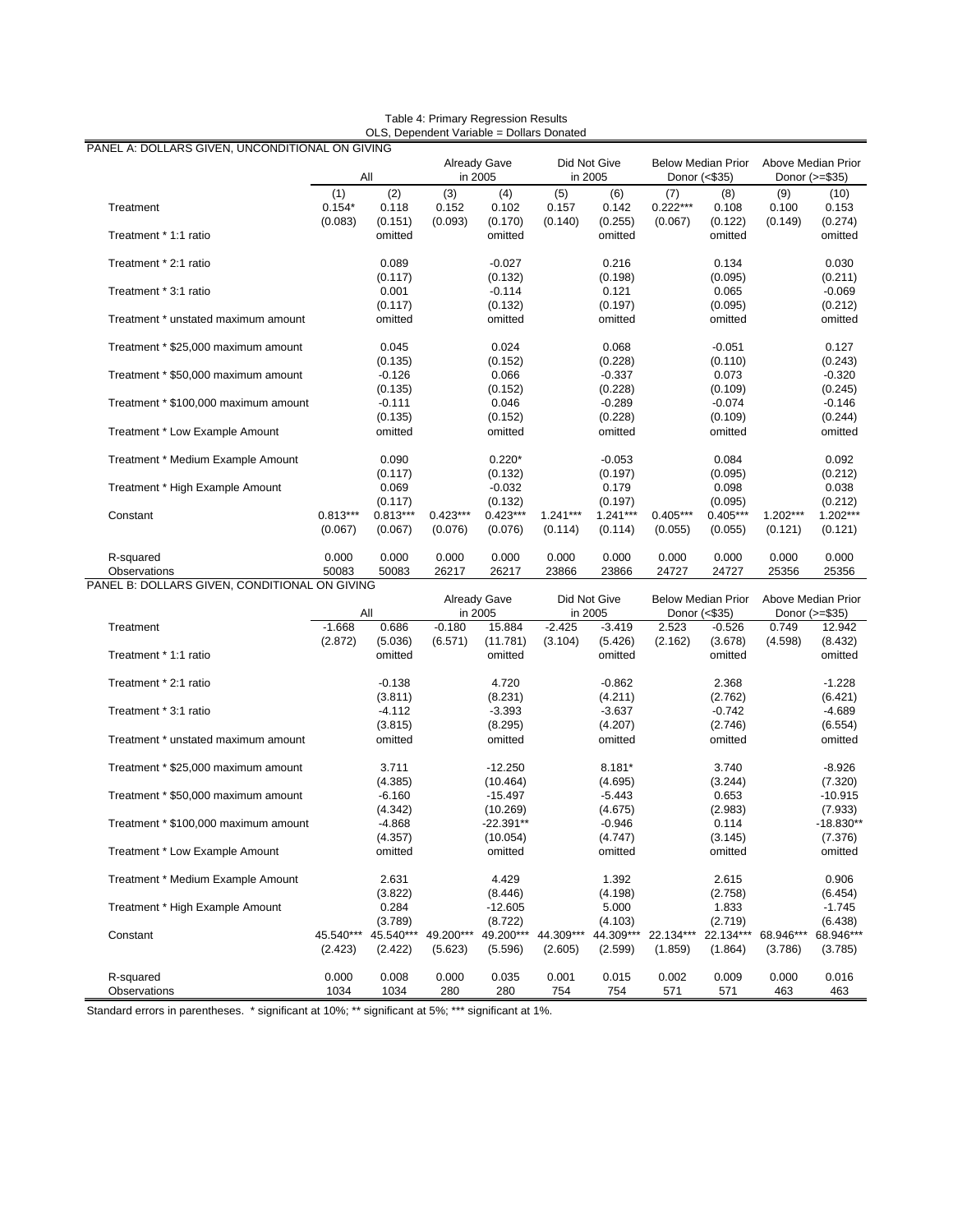|                                                   |                                                                                                     | <b>LIQDII</b>                       |                   |                    |                       |                       |                       |                       |  |  |  |  |
|---------------------------------------------------|-----------------------------------------------------------------------------------------------------|-------------------------------------|-------------------|--------------------|-----------------------|-----------------------|-----------------------|-----------------------|--|--|--|--|
|                                                   | Each Column Restricts the Sample Frame to Respondents in States with the Specified Bush Vote Shares |                                     |                   |                    |                       |                       |                       |                       |  |  |  |  |
| PANEL A: Subsamples by Bush Vote Share            |                                                                                                     | $> 40\%$ &                          |                   |                    | $> 50\%$ &            |                       |                       |                       |  |  |  |  |
|                                                   |                                                                                                     |                                     | $>45\%$ &         | $>47.5\%$ &        |                       | $>52.5\%$ &           | $> 55\%$ &            |                       |  |  |  |  |
|                                                   | $\leq 40\%$                                                                                         | $\leq 45\%$                         | $≤ 47.5%$         | $\leq 50\%$        | $\leq 52.5\%$         | $\leq 55\%$           | $\leq 60\%$           | >60%                  |  |  |  |  |
|                                                   | (1)                                                                                                 | (2)                                 | (3)               | (4)                | (5)                   | (6)                   | (7)                   | (8)                   |  |  |  |  |
| Treatment                                         | 0.004                                                                                               | $-0.001$                            | 0.006             | 0.002              | $0.016***$            | $0.006*$              | 0.007                 | $0.008**$             |  |  |  |  |
|                                                   | (0.005)                                                                                             | (0.002)                             | (0.005)           | (0.004)            | (0.006)<br>$0.017***$ | (0.003)<br>$0.015***$ | (0.005)<br>$0.014***$ | (0.004)<br>$0.012***$ |  |  |  |  |
| Constant                                          | $0.015***$                                                                                          | $0.021***$                          | $0.021***$        | $0.019***$         |                       |                       |                       |                       |  |  |  |  |
|                                                   | (0.004)                                                                                             | (0.002)                             | (0.004)           | (0.003)            | (0.005)               | (0.003)               | (0.004)               | (0.003)               |  |  |  |  |
| Pseudo r-squared                                  | 0.000                                                                                               | 0.000                               | 0.000             | 0.000              | 0.002                 | 0.000                 | 0.001                 | 0.001                 |  |  |  |  |
| <b>Observations</b>                               | 2522                                                                                                | 18176                               | 3789              | 5319               | 3975                  | 7061                  | 3903                  | 5303                  |  |  |  |  |
|                                                   |                                                                                                     |                                     |                   |                    |                       |                       |                       |                       |  |  |  |  |
|                                                   | <b>Red County</b>                                                                                   | <b>Blue County</b>                  | <b>Red County</b> | <b>Blue County</b> |                       |                       |                       |                       |  |  |  |  |
|                                                   | in a                                                                                                | in a                                | in a              | in a               |                       |                       |                       |                       |  |  |  |  |
| PANEL B: Analysis by County Type                  | <b>Red State</b>                                                                                    | <b>Red State</b>                    | <b>Blue State</b> | <b>Blue State</b>  |                       |                       |                       |                       |  |  |  |  |
|                                                   | (1)                                                                                                 | (2)                                 | (3)               | (4)                |                       |                       |                       |                       |  |  |  |  |
| Treatment                                         | $0.010***$                                                                                          | $0.007**$                           | 0.000             | 0.001              |                       |                       |                       |                       |  |  |  |  |
|                                                   | (0.002)                                                                                             | (0.003)                             | (0.003)           | (0.002)            |                       |                       |                       |                       |  |  |  |  |
| Pseudo r-squared                                  | 0.005                                                                                               | 0.003                               | 0.000             | 0.000              |                       |                       |                       |                       |  |  |  |  |
| Observations                                      | 13675                                                                                               | 6553                                | 11826             | 17872              |                       |                       |                       |                       |  |  |  |  |
|                                                   |                                                                                                     |                                     |                   |                    |                       |                       |                       |                       |  |  |  |  |
| PANEL C: Analysis by Activity of the Organization |                                                                                                     | Full Sample Full Sample Full Sample |                   |                    |                       |                       |                       |                       |  |  |  |  |
|                                                   | (1)                                                                                                 | (2)                                 | (3)               |                    |                       |                       |                       |                       |  |  |  |  |
| Treatment                                         | 0.001                                                                                               | 0.003                               | 0.003             |                    |                       |                       |                       |                       |  |  |  |  |
|                                                   | (0.002)                                                                                             | (0.003)                             | (0.003)           |                    |                       |                       |                       |                       |  |  |  |  |
| Red state                                         | $-0.006***$                                                                                         | $-0.006***$                         | $-0.007***$       |                    |                       |                       |                       |                       |  |  |  |  |
|                                                   | (0.002)                                                                                             | (0.002)                             | (0.003)           |                    |                       |                       |                       |                       |  |  |  |  |
| Treatment * red state                             | $0.009***$                                                                                          | $0.008***$                          | $0.008**$         |                    |                       |                       |                       |                       |  |  |  |  |
|                                                   | (0.003)                                                                                             | (0.004)                             | (0.004)           |                    |                       |                       |                       |                       |  |  |  |  |
| Non litigation                                    | 0.000                                                                                               |                                     | 0.000             |                    |                       |                       |                       |                       |  |  |  |  |
|                                                   | (0.001)                                                                                             |                                     | (0.001)           |                    |                       |                       |                       |                       |  |  |  |  |
| Treatment * Non litigation                        | 0.000                                                                                               |                                     | 0.000             |                    |                       |                       |                       |                       |  |  |  |  |
|                                                   | (0.001)                                                                                             |                                     | (0.001)           |                    |                       |                       |                       |                       |  |  |  |  |
| Court cases                                       |                                                                                                     | 0.000                               | 0.000             |                    |                       |                       |                       |                       |  |  |  |  |
|                                                   |                                                                                                     | (0.001)                             | (0.001)           |                    |                       |                       |                       |                       |  |  |  |  |
| Treatment * Court cases                           |                                                                                                     | $-0.001$                            | $-0.001$          |                    |                       |                       |                       |                       |  |  |  |  |
|                                                   |                                                                                                     | (0.001)                             | (0.001)           |                    |                       |                       |                       |                       |  |  |  |  |
|                                                   |                                                                                                     |                                     |                   |                    |                       |                       |                       |                       |  |  |  |  |
| Pseudo r-squared                                  | 0.002                                                                                               | 0.002                               | 0.002             |                    |                       |                       |                       |                       |  |  |  |  |
| Observations                                      | 50046                                                                                               | 50046                               | 50046             |                    |                       |                       |                       |                       |  |  |  |  |

#### Table 5: Heterogenous Treatment Effects by Political Environment

Dependent Variable = Donated (Binary)

Probit

"Non litigation" is the count of incidences relevant to this organization from each state reported in 2004-2005 (values range from zero to six) in the organization's monthly newsletter to donors. "Court cases" is the count of court cases from each state in 2004-2005 in which the organization was involved (values ranges from zero to four). Standard errors in parentheses. \* significant at 10%; \*\* significant at 5%; \*\*\* significant at 1%.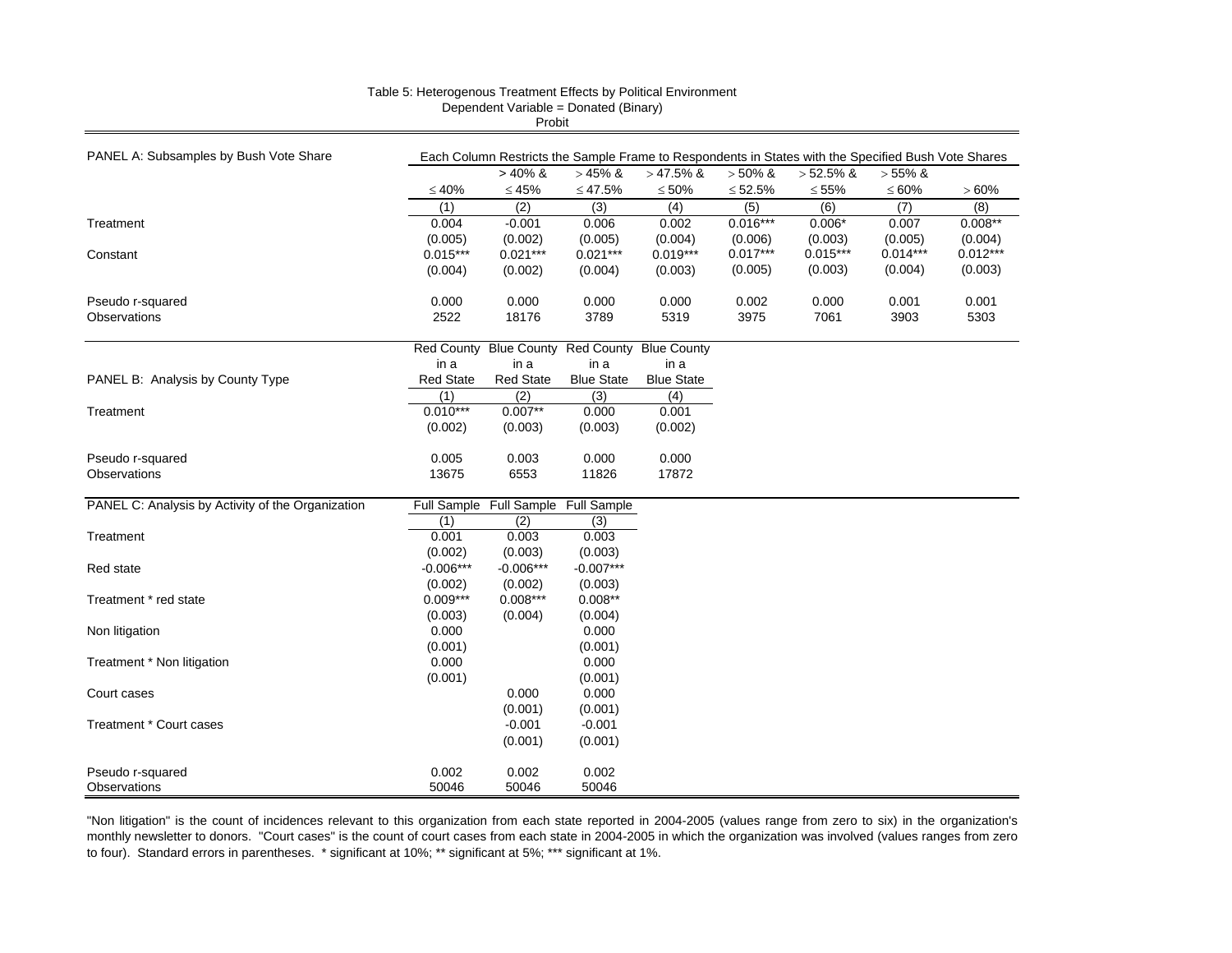# Table 6: Census Demographic Analysis Regressions Dependent Variable = Donated (Binary) Probit

|                                                    | (1)                    | (2)                  | (3)                   | (4)                   | (5)                   | (6)                   | (7)                   | (8)                   | (9)                   | (10)                  |
|----------------------------------------------------|------------------------|----------------------|-----------------------|-----------------------|-----------------------|-----------------------|-----------------------|-----------------------|-----------------------|-----------------------|
| Treatment                                          | 0.002                  | 0.000                | 0.000                 | $-0.005$              | 0.004                 | 0.003                 | 0.002                 | 0.003                 | $-0.001$              | 0.006                 |
|                                                    | (0.002)                | (0.002)              | (0.002)               | (0.004)               | (0.007)               | (0.002)               | (0.002)               | (0.002)               | (0.002)               | (0.010)               |
| Red state                                          | $-0.006***$<br>(0.002) | $-0.005*$<br>(0.003) | $-0.005**$<br>(0.003) | $-0.005**$<br>(0.003) | $-0.005**$<br>(0.003) | $-0.005**$<br>(0.003) | $-0.005**$<br>(0.003) | $-0.005**$<br>(0.003) | $-0.005**$<br>(0.003) | $-0.005**$<br>(0.003) |
| Treatment * red state                              | $0.009***$             | $0.009**$            | $0.009**$             | $0.010**$             | $0.009**$             | $0.008**$             | $0.010**$             | $0.009**$             | $0.009**$             | $0.009**$             |
|                                                    | (0.003)                | (0.004)              | (0.004)               | (0.004)               | (0.004)               | (0.004)               | (0.004)               | (0.004)               | (0.004)               | (0.004)               |
| First donation five or more years ago (binary)     | 0.004                  |                      |                       |                       |                       |                       |                       |                       |                       |                       |
|                                                    | (0.002)                |                      |                       |                       |                       |                       |                       |                       |                       |                       |
| Treatment * first donation five or more years ago  | 0.000                  |                      |                       |                       |                       |                       |                       |                       |                       |                       |
| Highest previous amount donated                    | (0.003)<br>0.002       |                      |                       |                       |                       |                       |                       |                       |                       |                       |
|                                                    | (0.002)                |                      |                       |                       |                       |                       |                       |                       |                       |                       |
| Treatment * highest previous amount donated        | $-0.001$               |                      |                       |                       |                       |                       |                       |                       |                       |                       |
|                                                    | (0.002)                |                      |                       |                       |                       |                       |                       |                       |                       |                       |
| Proportion white                                   |                        | $-0.008**$           |                       |                       |                       |                       |                       |                       |                       | $-0.003$              |
|                                                    |                        | (0.004)              |                       |                       |                       |                       |                       |                       |                       | (0.007)               |
| Treatment * proportion white                       |                        | 0.000<br>(0.000)     |                       |                       |                       |                       |                       |                       |                       | 0.000<br>(0.000)      |
| Proportion black                                   |                        |                      | 0.008                 |                       |                       |                       |                       |                       |                       | 0.004                 |
|                                                    |                        |                      | (0.009)               |                       |                       |                       |                       |                       |                       | (0.011)               |
| Treatment * proportion black                       |                        |                      | 0.004                 |                       |                       |                       |                       |                       |                       | 0.003                 |
|                                                    |                        |                      | (0.011)               |                       |                       |                       |                       |                       |                       | (0.012)               |
| Proportion aged between 18 - 39 years              |                        |                      |                       | $-0.019*$             |                       |                       |                       |                       |                       | $-0.027**$            |
| Treatment * Proportion aged 18 - 39 years          |                        |                      |                       | (0.010)<br>0.017      |                       |                       |                       |                       |                       | (0.012)<br>0.015      |
|                                                    |                        |                      |                       | (0.012)               |                       |                       |                       |                       |                       | (0.014)               |
| Average household size                             |                        |                      |                       |                       | 0.001                 |                       |                       |                       |                       | 0.005                 |
|                                                    |                        |                      |                       |                       | (0.003)               |                       |                       |                       |                       | (0.004)               |
| Treatment & average household size                 |                        |                      |                       |                       | $-0.001$              |                       |                       |                       |                       | $-0.005$              |
|                                                    |                        |                      |                       |                       | (0.003)               |                       |                       |                       |                       | (0.004)               |
| Proportion with income above median                |                        |                      |                       |                       |                       | $-0.000$<br>(0.003)   |                       |                       |                       | 0.001<br>(0.003)      |
| Treatment * proportion with income above median    |                        |                      |                       |                       |                       | $-0.004$              |                       |                       |                       | $-0.003$              |
|                                                    |                        |                      |                       |                       |                       | (0.003)               |                       |                       |                       | (0.004)               |
| Proportion house owner                             |                        |                      |                       |                       |                       |                       | 0.000                 |                       |                       | $-0.002$              |
|                                                    |                        |                      |                       |                       |                       |                       | (0.003)               |                       |                       | (0.003)               |
| Treatment * proportion house owner                 |                        |                      |                       |                       |                       |                       | $-0.003$              |                       |                       | $-0.001$              |
| Proportion with education above median             |                        |                      |                       |                       |                       |                       | (0.003)               | $-0.001$              |                       | (0.004)<br>0.000      |
|                                                    |                        |                      |                       |                       |                       |                       |                       | (0.003)               |                       | (0.003)               |
| Treatment * proportion with education above median |                        |                      |                       |                       |                       |                       |                       | $-0.004$              |                       | $-0.003$              |
|                                                    |                        |                      |                       |                       |                       |                       |                       | (0.003)               |                       | (0.003)               |
| Above median number of children                    |                        |                      |                       |                       |                       |                       |                       |                       | $-0.003$              | $-0.008**$            |
|                                                    |                        |                      |                       |                       |                       |                       |                       |                       | (0.003)               | (0.004)               |
| Treatment * Above median number of children        |                        |                      |                       |                       |                       |                       |                       |                       | 0.002<br>(0.003)      | $0.009*$<br>(0.005)   |
|                                                    |                        |                      |                       |                       |                       |                       |                       |                       |                       |                       |
| Pseudo r-squared                                   | 0.005                  | 0.002                | 0.002                 | 0.002                 | 0.002                 | 0.003                 | 0.002                 | 0.003                 | 0.002                 | 0.005                 |
| Observations                                       | 50036                  | 41684                | 41684                 | 41684                 | 41699                 | 41699                 | 41699                 | 41699                 | 41699                 | 41684                 |

Demographic data for columns 2-10 are imputed by merging by zip code with the 2000 United States Census.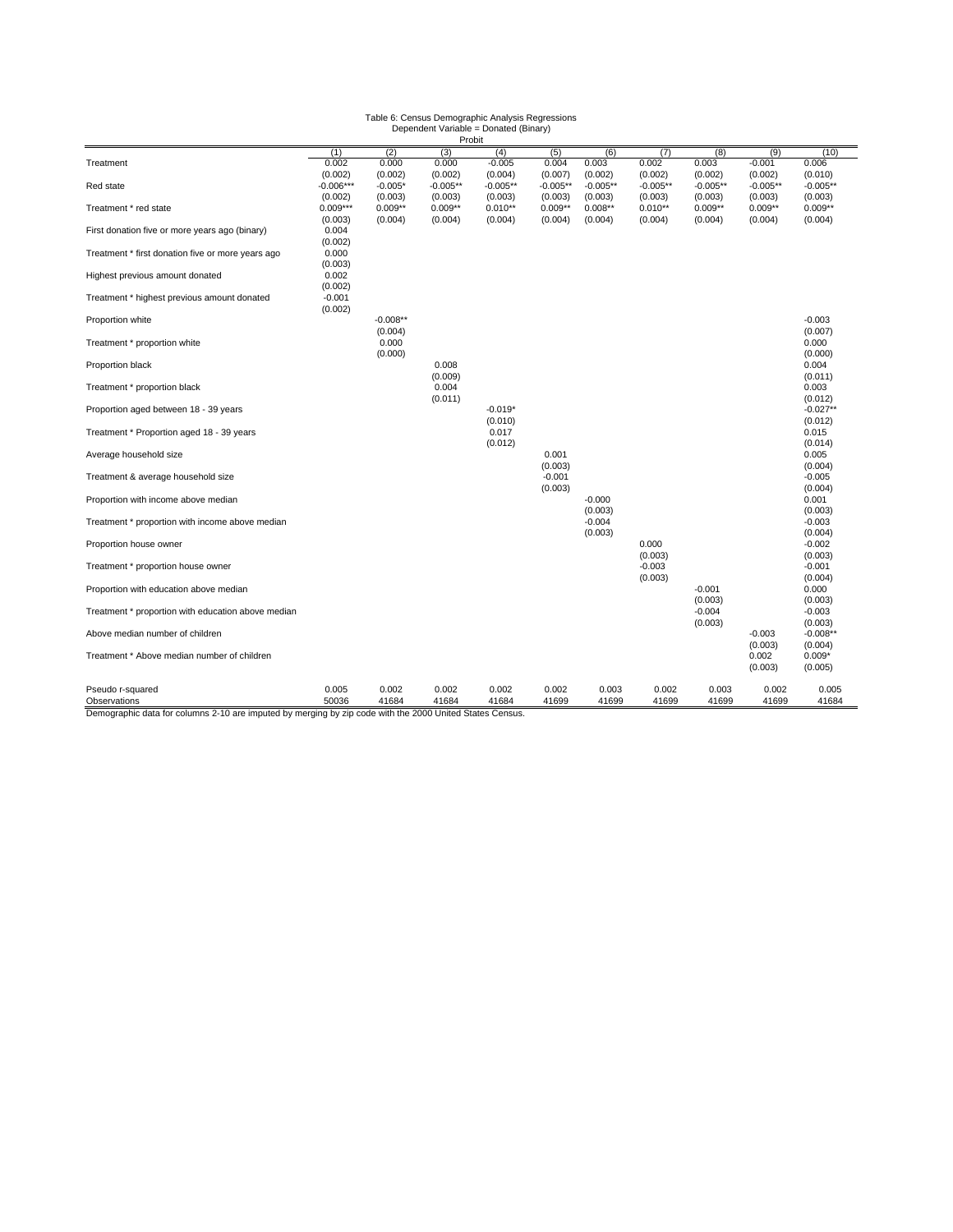